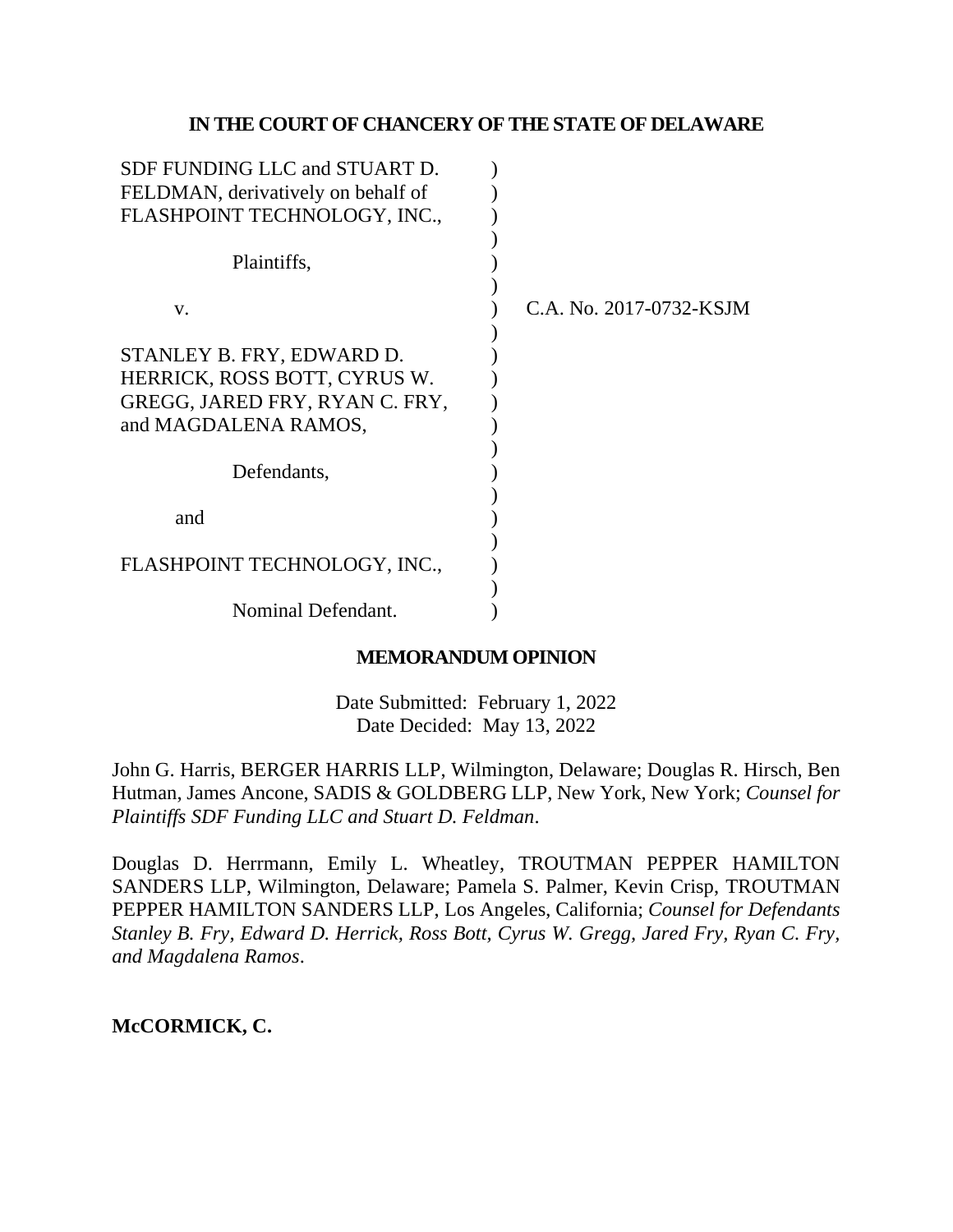Flashpoint Technology, Incorporated ("Flashpoint") is a Delaware corporation founded by Defendant Stanley Fry in 1996 to hold and license technology patents. Since Flashpoint's formation, Stanley<sup>1</sup> has served as CEO and Chairman of the Board of Directors. Stanley's sons, Defendants Jared Fry and Ryan Fry, work part-time for Flashpoint. Collectively, Stanley, Jared, and Ryan own 36% of the outstanding Flashpoint stock.

Plaintiff Stuart D. Feldman invested in Flashpoint in 1999 through a wholly owned entity. In March 2015, Feldman caused Flashpoint stock to be transferred to another Feldman-owned entity, Plaintiff SDF Funding, LLC ("SDF").

In May 2015, Feldman's investment manager requested Flashpoint's audited financials. From those documents, the manager discovered a series of loans by Flashpoint to entities controlled by the Fry family and other Flashpoint directors or employees. This discovery prompted SDF to demand inspection of Flashpoint books and records concerning any related-party transactions. From those documents, the plaintiffs learned that Flashpoint was paying to lease office and storage space at two properties owned by Stanley. Although the properties collectively served as the headquarters for at least twenty-six other entities owned by or affiliated with Stanley, Flashpoint shouldered the entire cost of the lease payment.

The plaintiffs filed the original complaint in October 2017 asserting four counts collectively challenging the loan transactions and lease payments. Through discovery, the

<sup>&</sup>lt;sup>1</sup> For clarity, this decision refers to the members of the Fry family by their first names. The court intends no disrespect.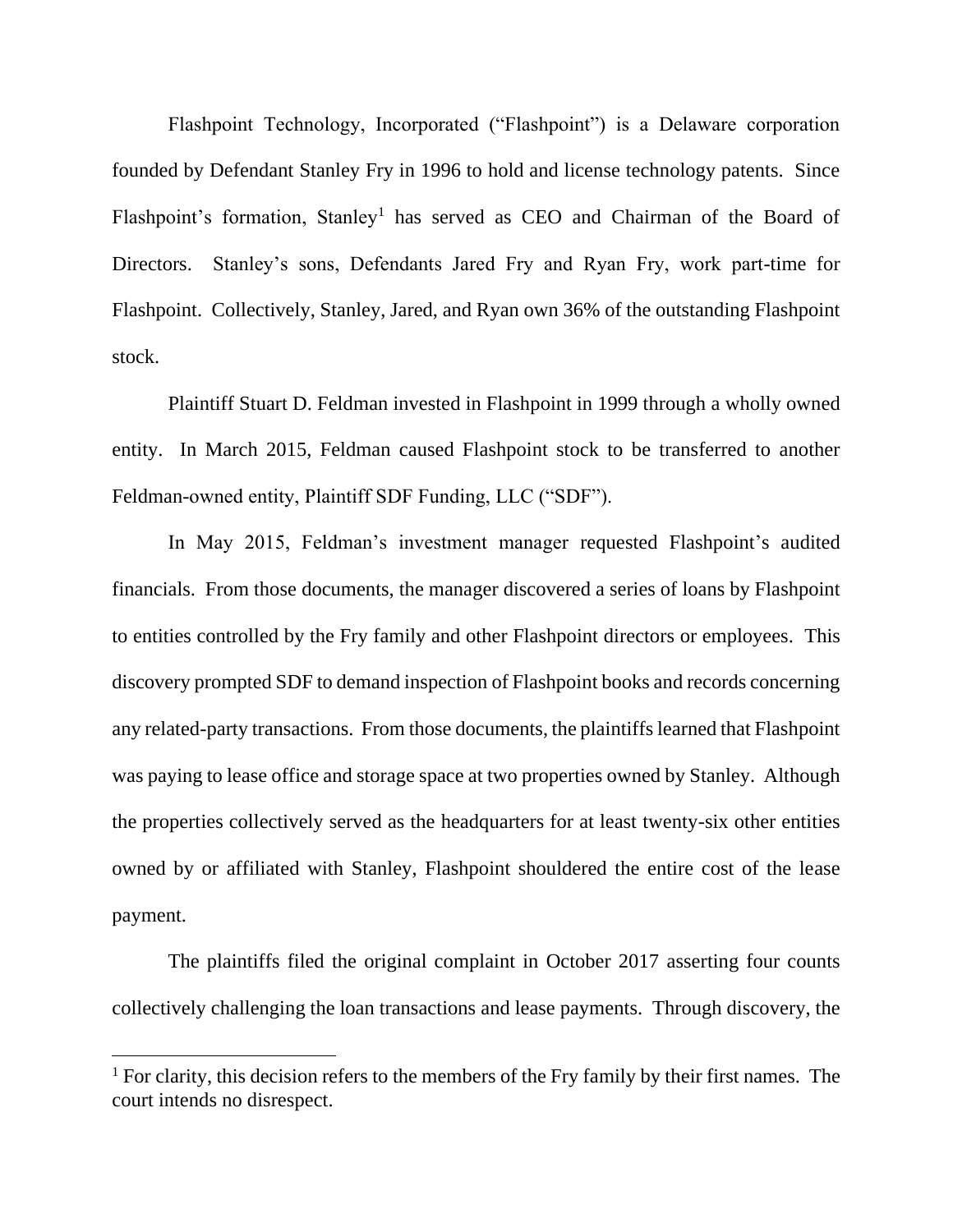plaintiffs learned that Flashpoint had paid the Fry family members over \$20 million in cash bonuses between 2010 and 2013. They also came to believe that the defendants had diverted corporate opportunities to entities that they owned and that those opportunities have earned nearly \$20 million in revenue.

The plaintiffs amended the complaint in December 2020 to add Jared and Ryan as defendants and to add an additional four counts, collectively challenging the compensation decisions and alleging usurpation of corporate opportunities.

The defendants moved for summary judgment on the four original counts and to dismiss the other counts. This decision resolves those motions. Jared and Ryan moved to dismiss for lack of personal jurisdiction and on other grounds unique to them. Jared and Ryan's motions are addressed in a separate decision.

The defendants advance one argument in support of their motion for summary judgment. They observe that the plaintiffs' claims are derivative and thus subject to the contemporaneous ownership requirement, but Feldman never owned stock in Flashpoint and SDF did not acquire stock until March 2015. The defendants argue that the plaintiffs lack standing to pursue the claims challenging conduct before SDF became a stockholder. This decision grants the defendants' motion for summary judgment as to claims challenging actions taken prior to March 2015. In reaching this conclusion, the court rejects the plaintiffs' argument that Feldman has equitable standing to pursue those claims.

The defendants moved to dismiss the amended complaint for failure to plead demand futility and failure to state a claim. Given the composition of Flashpoint's board and the nature of the claims at issue, the defendants' dismissal arguments fail.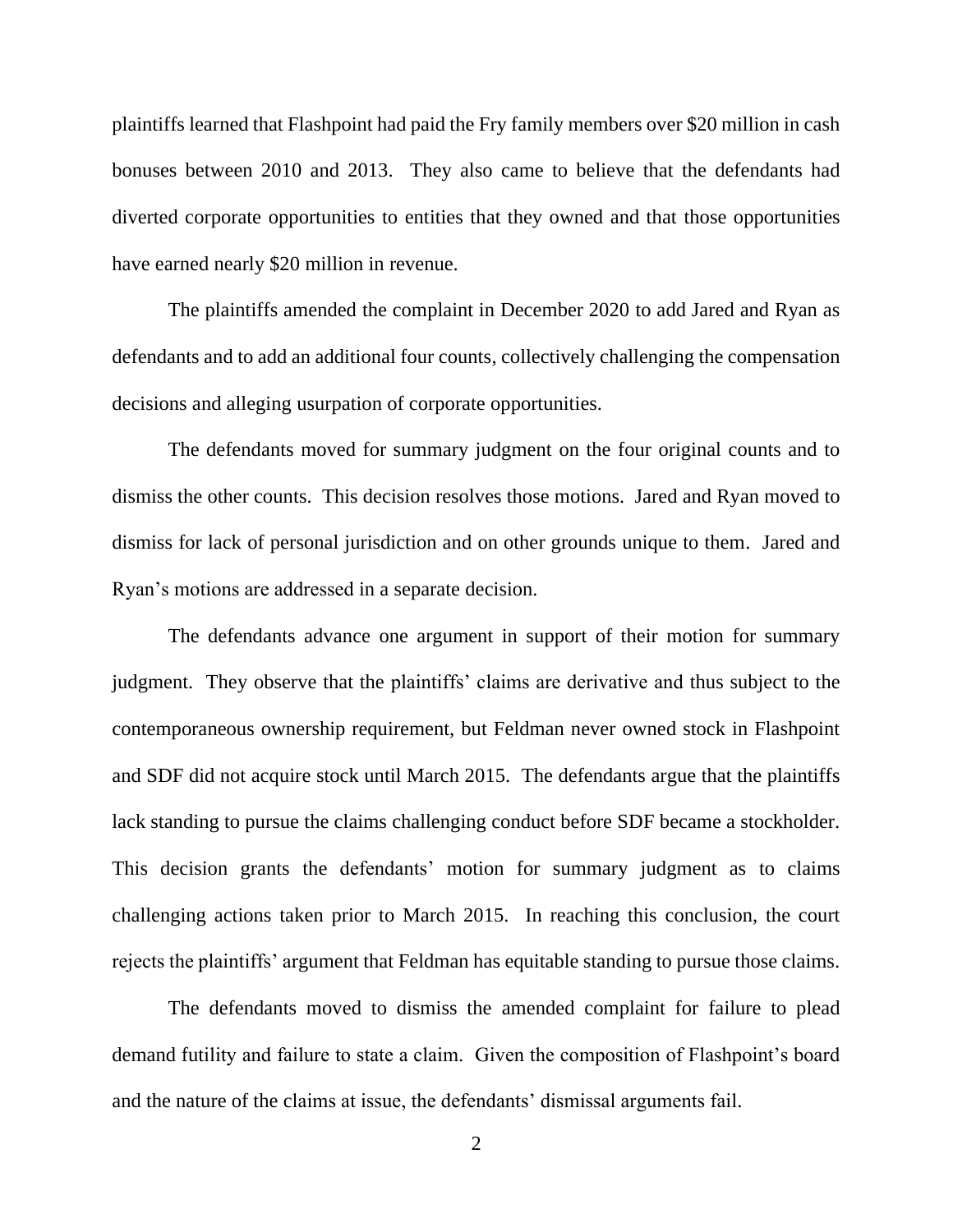## **I. FACTUAL BACKGROUND**

For the motion to dismiss, the facts are drawn from the Amended Verified Shareholder Derivative Complaint (the "Amended Complaint")<sup>2</sup> and documents incorporated by reference, including public filings and documents obtained in response to a demand made pursuant to Section 220 of the Delaware General Corporation Law by Stanley and SDF ("Plaintiffs"). Except as to direct quotations, facts drawn from the Amended Complaint are set forth in the background without citation.

For the motion for summary judgment, the facts are drawn from the declarations and exhibits submitted by the parties. To draw the distinction between the well-pled allegations of the Amended Complaint and those germane to the motion for summary judgment, this decision includes citations where facts are drawn from the summary judgment record.

#### **A. Flashpoint**

Flashpoint is a Delaware corporation headquartered in Peterborough, New Hampshire. Flashpoint was founded by Defendant Stanley in 1996 to "develop[] advanced technology solutions and intellectual property relating to the convergence of internet communications and digital content."<sup>3</sup> Essentially, Flashpoint holds and licenses technology patents.

<sup>2</sup> C.A. No. 2017-0732-KSJM, Docket ("Dkt.") 84 ("Am. Compl.").  $3$  *Id.*  $\P\P$  26–27.

<sup>3</sup>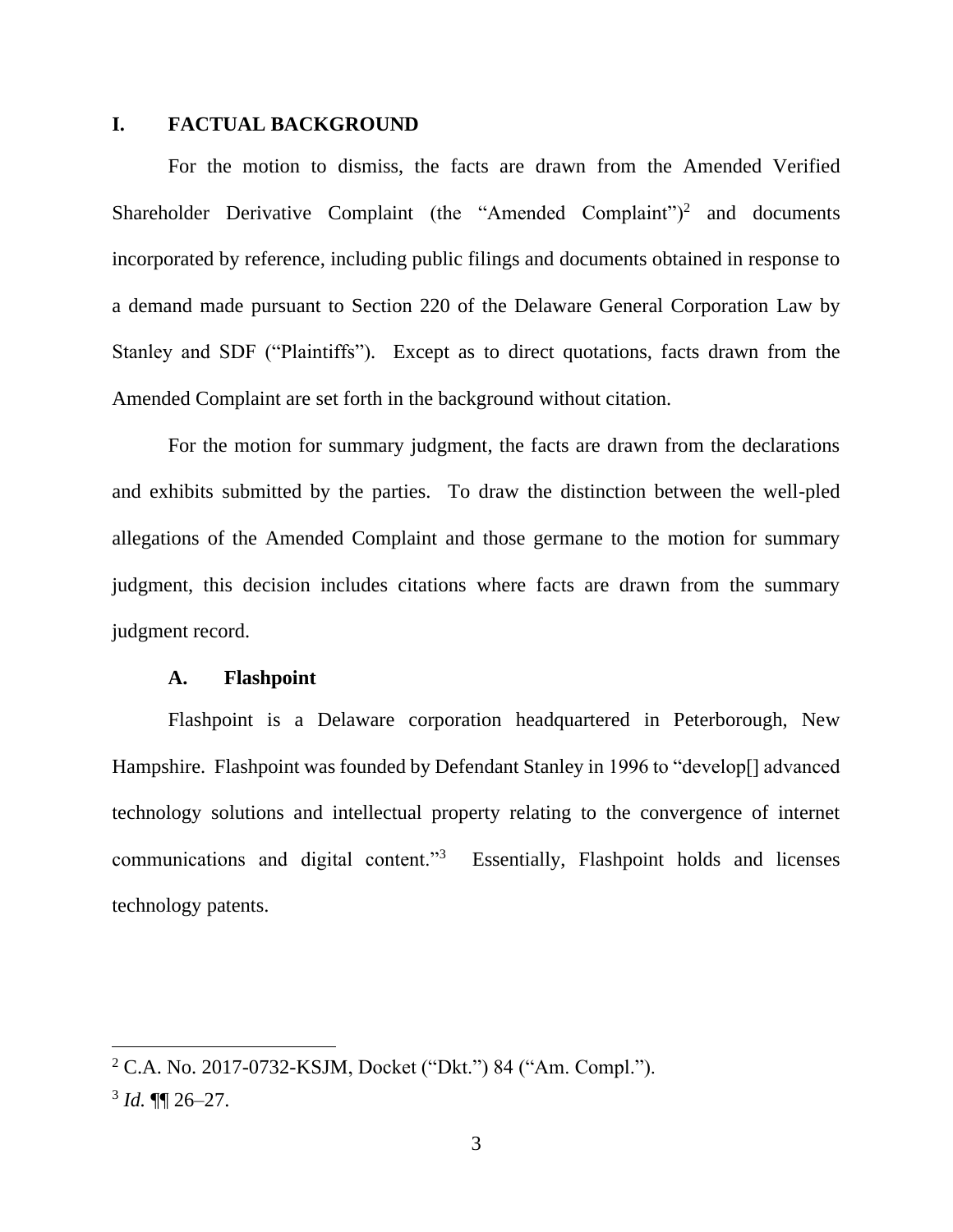Since Flashpoint's formation, Stanley has served as CEO and Chairman. Stanley's sons, Defendants Jared and Ryan, work part-time for Flashpoint. Collectively, Stanley, Jared, and Ryan own 36% of the outstanding Flashpoint stock.

At times relevant to this litigation, the Flashpoint board comprised Stanley and Defendants Edward Herrick, Ross Bott, and Cyrus Gregg. Herrick resigned from the Board before this litigation commenced. When the original complaint and Amended Complaint were filed, the Flashpoint board comprised Stanley, Bott, and Gregg.

#### **B. The Challenged Transactions**

The Amended Complaint challenges the following related-party transactions dating back to 2011.

## **1. The Collision Transactions**

Stanley formed Collision Technology, LLC under Delaware law to purchase internet and telecommunications patents (the "Collision Opportunity"). In 2012, Collision Technology, LLC converted to a Delaware corporation, Collision Communications, Inc. ("Collision").

After the conversion, Herrick, Bott, and Jared comprised Collision's board. Stanley owns 46% of Collision. Herrick invested \$3 million in Collision through Collision Funding Partners, LLC. Ryan is an employee of Collision.

Between mid-2011 and the end of 2014, Flashpoint loaned Collision over \$4.41 million (collectively, the "Collision Loans"). Put into perspective, this amounted to more than the total value of Flashpoint's end-of-year non-tax assets for 2012, 2013, and 2014.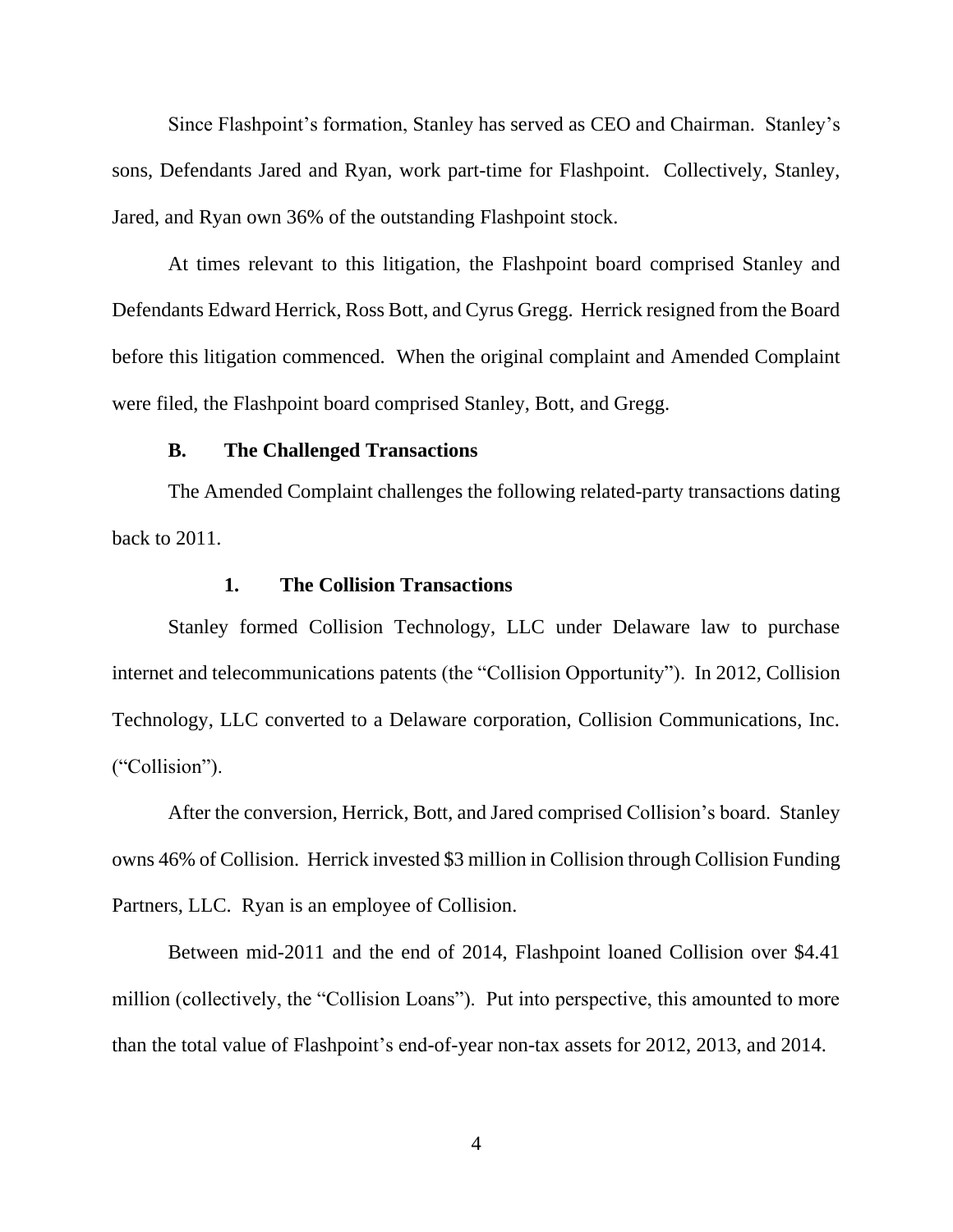The Flashpoint board approved the first loan to Collision in April 2011 for \$3.2 million in exchange for a Derivative Rights Agreement ("DRA"). Flashpoint made additional loans to Collision for over \$1 million between November 17, 2011, and December 31, 2012. Flashpoint later loaned Collision \$200,000 during 2014, bringing the total amount of outstanding loans to over \$4.4 million.

In May 2015, the Flashpoint board voted to forgive approximately \$4,213,992 of debt under the Collision Loans and extinguish the DRA in exchange for Collision stock. In exchange, Flashpoint received 36.9% of Collision preferred stock.

#### **2. The Concert Transactions**

Stanley formed Concert Technology, Inc. ("Concert") in 2005 under Delaware law to develop and license technologies and intellectual property relating to the organization and distribution of digital content.

Stanley is Chairman of Concert's board. Flashpoint has identified Concert as an affiliate of Stanley in various records since October 2005. Herrick, Bott, and Gregg have served on the Concert board since 2008, Defendant Magdalena Ramos—a Flashpoint employee—has been the Corporate Secretary since 2009, and Ryan was a Concert employee before joining the Concert board in 2012.

In March 2011, the Flashpoint board approved an unsecured loan for \$500,000 to Concert. Between 2012 and 2014, the Board advanced over \$90,000 to Concert (collectively, the "Concert Loans") for "employee, administrative and office support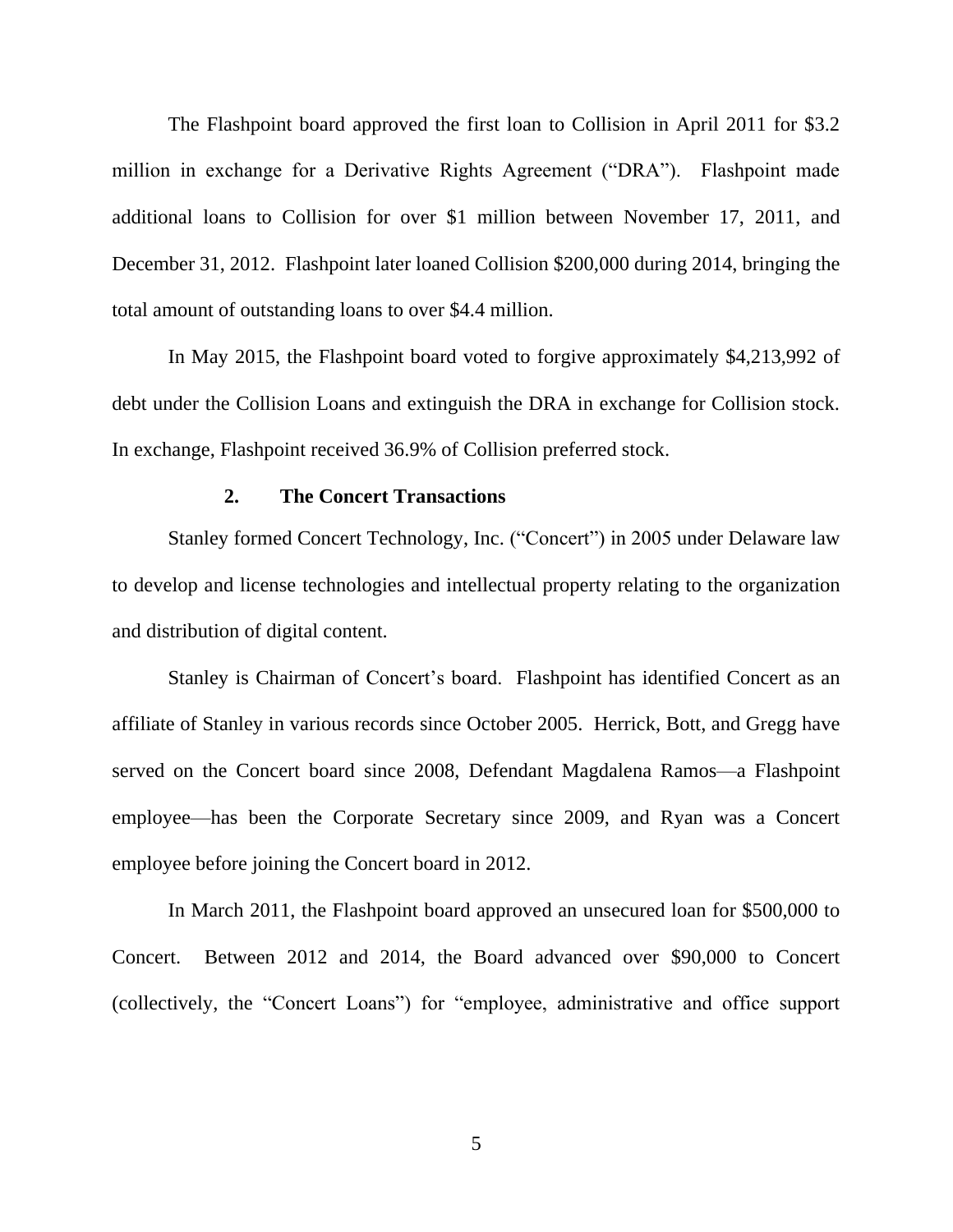resources."<sup>4</sup> In 2012, Flashpoint established a reserve for the \$500,000 loan plus \$12,187 in interest because the loan was deemed "uncollectible."<sup>5</sup>

Around the same time that Flashpoint designated the \$500,000 loan uncollectible, Flashpoint approved an interest-free advance of "employee, administrative and office support resources to Concert."<sup>6</sup> The advance amounted to \$56,192 by the end of 2013 and eventually grew to over \$90,000 by the end of 2014. The advance was made despite Concert's earlier default and the fact that "Concert had no net revenues since its inception in 2005."<sup>7</sup>

#### **3. The Lease Payments**

Beginning in November 2004, Flashpoint made payments to lease office and storage space at Stanley's personal home at 69 Pine Street (the "Lease Payments"), although that address is not listed as a corporate location on Flashpoint's website.

The monthly lease called for payments of \$4,355 for a home valued at approximately \$374,000. Flashpoint pays twice as much to lease this office than it pays to lease its headquarters. At least 18 other business entities affiliated with Stanley purport to operate out of the 69 Pine Street location. In total, Flashpoint paid \$775,000 in rent for the 69 Pine Street location.

- 5 *Id.* ¶ 78.
- 6 *Id.* ¶ 86.
- 7 *Id.* ¶ 89.

 $4$  *Id.*  $\sqrt{\ }86$ .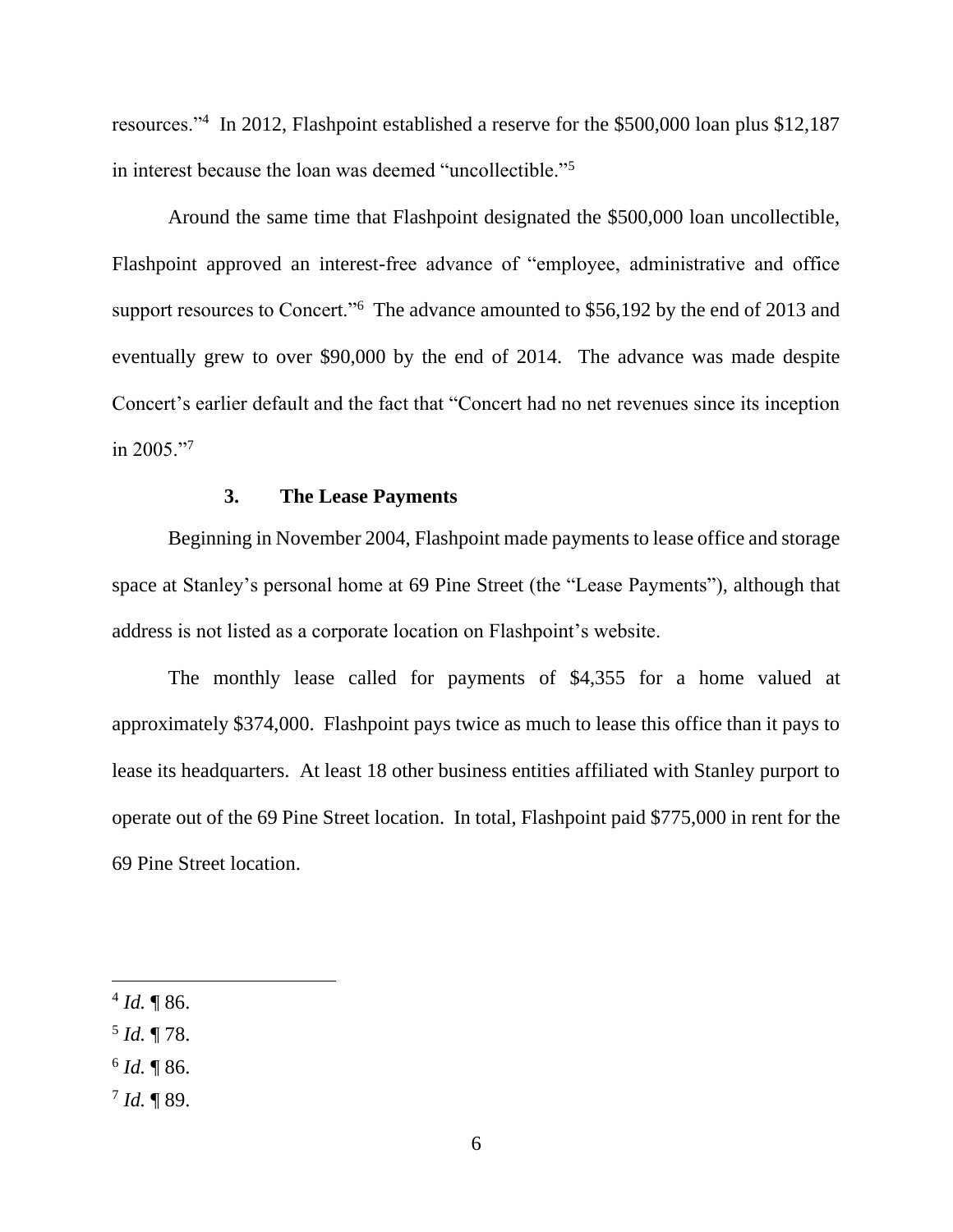Stanley also used the Flashpoint headquarters at 20 Depot Street for at least eight other entities under his control, including Collision and Concert. Flashpoint shouldered the entire cost of the lease payment. If the rental cost for the headquarters was shared pro rata by the eight other entities, then Flashpoint's monthly rental costs would fall from \$2,366 per month to \$262.89 per month.

#### **4. The Compensation Decisions**

Between 2008 and 2010, the Flashpoint directors awarded stock bonuses to themselves along with Jared and Ryan (collectively, the "Stock Bonuses"). The recipients received over \$6 million in dividend payments in 2011 as a consequence of the Stock Bonuses.

Between 2010 and 2013, the Flashpoint board awarded over \$20 million in cash bonuses for Stanley, Jared, and Ryan (together with the Stock Bonuses, the "Compensation Decisions").

Stanley received over \$16 million in bonuses, which equaled nearly 10% of Flashpoint's total revenues for the period. Stanley's sons—Jared and Ryan—received \$2,145,196 and \$1,562,699 in bonuses respectively, each for part-time employment.

#### **5. The Usurped Corporate Opportunities**

In 2009, Stanley formed Retro Reflective Optics, LLC ("Retro") to hold intellectual property and patents. Stanley, Jared, Ryan, Gregg, and Ramos own Retro indirectly through affiliated entities. Retro purchased patents from BAE Systems Information and Electronic Systems Integration Inc. for \$3 million (the "Retro Opportunity"). Stanley secured funding for the acquisition from Credit Suisse Management, LLC.

7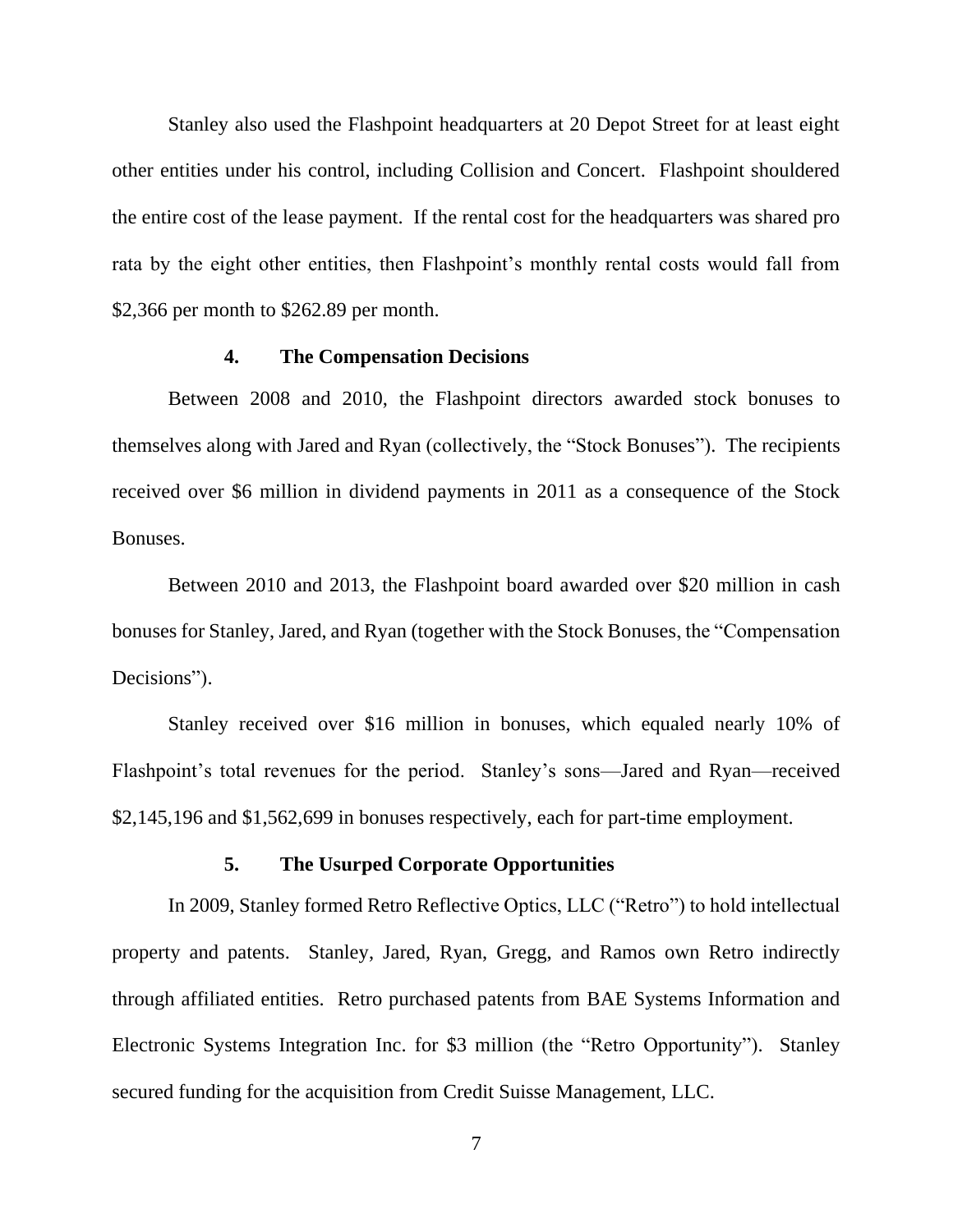In 2011, Stanley, Herrick, Jared, Ryan, and Ramos formed Optical Devices, LLC ("Optical") to purchase patents from Sony Corporation (the "Optical Opportunity" and together with the Retro Opportunity, the "Corporate Opportunities"). Optical acquired the patents from Sony for \$4.95 million.

Retro and Optical have earned nearly \$20 million in revenue since January 1, 2013. Both Retro and Optical operate out of properties leased and paid for by Flashpoint. Neither the Retro Opportunity nor the Optical Opportunity were presented to Flashpoint.

#### **C. Plaintiffs' Stock Ownership**

In 1999, Feldman acquired 246,912 shares of Flashpoint stock for \$1 million through his wholly-owned subsidiary, Chelsey Capital, LLC ("Chelsey"). 8 In March 2015, Feldman caused Chelsey to transfer the Flashpoint stock to another Feldman-owned entity,  $SDF<sup>9</sup>$  Feldman signed the transfer documents on behalf of both Chelsey and SDF.<sup>10</sup> SDF did not pay any consideration to Chelsey and no valuation was conducted as part of the transfer because SDF and Chelsey were both 100% owned by Feldman.<sup>11</sup>

<sup>8</sup> Dkt. 120, Ex. AA ("Feldman Dep. Tr.") at 9:21–10:11, 15:18–16:3, 43:22–43:24; Dkt. 124, Stanley Fry Decl. ¶ 3.

 $9$  Dkt. 142, Ex. 6.

<sup>10</sup> *Id*.

<sup>&</sup>lt;sup>11</sup> Feldman Dep. Tr. at  $65:9-65:21$ ; Dkt. 142, Ex. 6.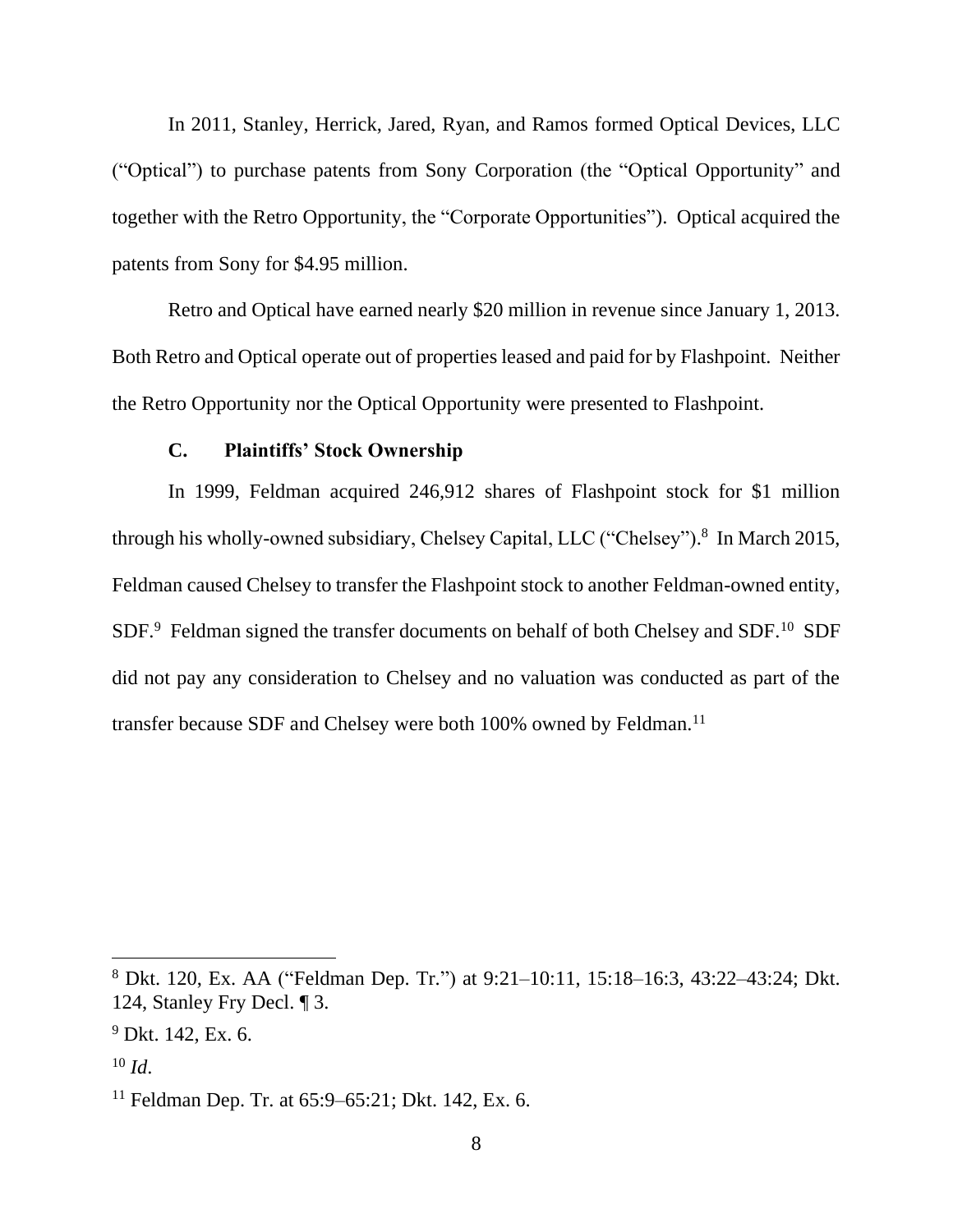## **D. Discoveries Leading To This Litigation**

From 2004 to 2008, Flashpoint sent audited financial statements to stockholders annually.<sup>12</sup> After 2008, Flashpoint distributed financials to stockholders upon request only. $^{13}$ 

Non-party Don Kelley has managed Feldman's investment in Flashpoint since 2003.<sup>14</sup> In May 2015, after Chelsey transferred its Flashpoint stock to SDF, Kelley requested and received Flashpoint's 2012–2013 financials.<sup>15</sup> From these documents, Plaintiffs learned of the Collision Loans and the Concert Loan.

That same month, Plaintiffs sent Flashpoint a demand to inspect books and records pursuant to 8 *Del. C.* § 220 seeking documents regarding related-party transactions between 2011 and 2013.<sup>16</sup> Plaintiffs sent three additional Section 220 demands between December 2015 and April 2016.<sup>17</sup> From the documents received through the Section 220 investigation, Plaintiffs learned of the Lease Payments.<sup>18</sup>

Plaintiffs filed this action on October 13, 2017. The original complaint named Stanley, Herrick, Bott, Gregg, and Ramos as defendants and Flashpoint as the nominal

- <sup>14</sup> Dkt. 73, Don Kelley Decl. ¶¶ 1, 3.
- <sup>15</sup> Dkt. 142, Ex. 14.
- <sup>16</sup> Dkt. 117, Ex. X.
- <sup>17</sup> Dkt. 118, Ex. Y.
- <sup>18</sup> Dkt. 143, Ex. 56.

<sup>12</sup> *See* Dkt. 100, Ex. G; Dkt. 101, Ex. I; Dkt. 102, Ex. J; Dkt. 107, Ex. N.

<sup>13</sup> *See, e.g.*, Dkt. 111, Ex. R.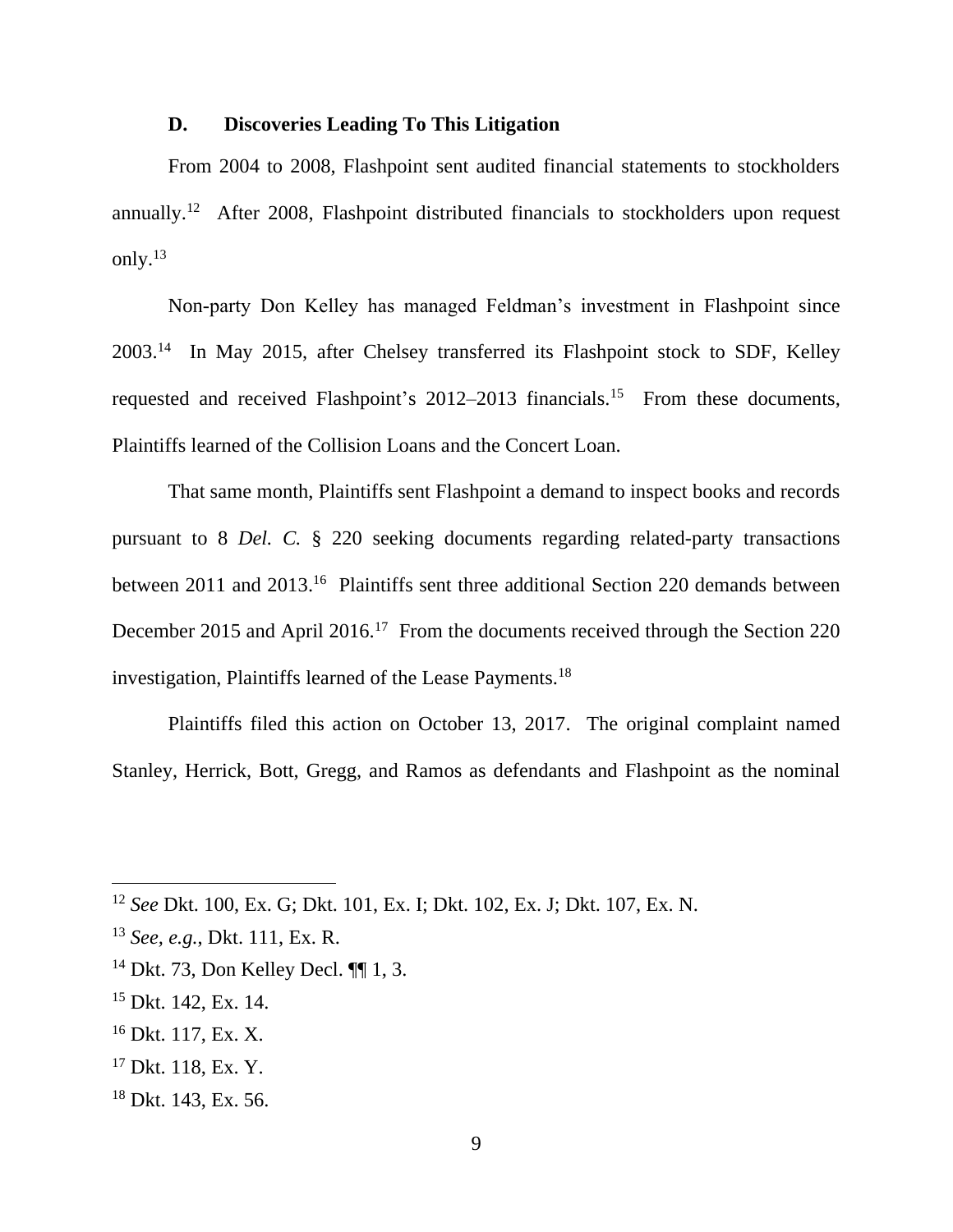defendant. The original complaint asserted four counts collectively challenging the Collision Loans, the Concert Loan, and the Lease Payments.

Plaintiffs amended their complaint after receiving discovery. The amendments added Jared and Ryan as defendants and asserted four additional counts for breach of fiduciary duty in connection with the Compensation Decisions and for usurpation of the Corporate Opportunities.

Plaintiffs assert the following claims in the Amended Complaint:

- In Count I, Plaintiffs claim that all Defendants breached their fiduciary duties by making and then forgiving the Collision Loans.
- In Count II, Plaintiffs claim that Stanley, Herrick, Gregg, Bott, and Ramos breached their fiduciary duties by approving the Concert Loan.
- In Count III, Plaintiffs claim that Stanley breached his fiduciary duties by causing Flashpoint to make the Lease Payments.
- In Count IV, Plaintiffs claim that Herrick, Gregg, Bott, and Ramos aided and abetted Stanley's breach of fiduciary duties.
- In Count V, Plaintiffs claim that all Defendants except Ramos breached their fiduciary duties by granting cash and stock bonuses to Stanley, Jared, and Ryan.
- In Count VI, Plaintiffs claim that all Defendants except Bott breached their fiduciary duties by forming Collision, Retro, and Optical to improperly usurp corporate opportunities belonging to Flashpoint.
- In Count VII, Plaintiffs claim that Jared and Ryan aided and abetted Stanley's breach of fiduciary duties by (i) creating Collision to usurp the Collision Opportunity, (ii) awarding cash and stock bonuses, and (iii) creating Retro and Optical to usurp the Retro and Optical Opportunities.
- In Count VIII, Plaintiffs claim that all Defendants except Ramos were unjustly enriched by the actions challenged in Counts I through VII in the total amount of \$26,320,958.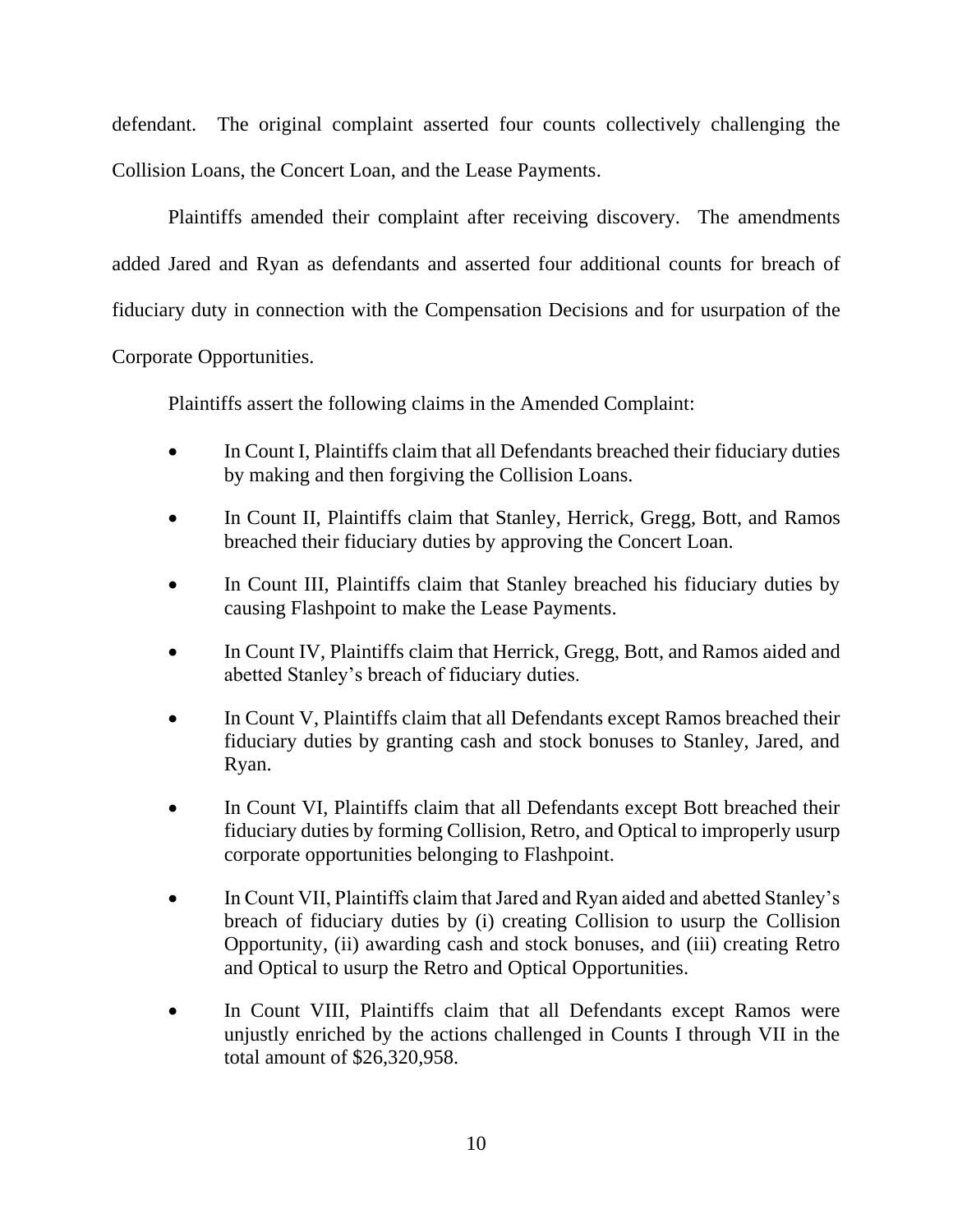On December 14, 2020, Defendants moved for summary judgment on Counts I through IV. Defendants also moved to dismiss Counts I, II, and V through VIII. The motions were fully briefed on June 18, 2021, and the court held oral argument on June 30, 2021. On October 4, 2021, the court requested supplemental briefing on issues presented by the motions.<sup>19</sup>

#### **II. LEGAL ANALYSIS**

Defendants move for summary judgment on Counts I through IV on the grounds of standing. Defendants argue that SDF lacks standing as to Counts I through IV, which challenge conduct that occurred before SDF acquired stock in Flashpoint.<sup>20</sup> Defendants further argue that Feldman lacks standing because he never held Flashpoint stock directly.

Defendants move to dismiss Counts V and VIII under Court of Chancery Rule 23.1 for failure to adequately allege demand futility and under Rule 12(b)(6) for failure to state a claim. Defendants also move to dismiss Count VI under Rule 12(b)(6).

This decision addresses Defendants' arguments concerning standing, demand futility, and failure to state a claim, in that order.

<sup>&</sup>lt;sup>19</sup> Jared and Ryan joined in Defendants' motions and asserted additional arguments, including that this court lacks personal jurisdiction over them. By a separate decision, the court granted Jared and Ryan's motion to dismiss for lack of personal jurisdiction. Reference to "Defendants" in the legal analysis excludes Jared and Ryan.

 $20$  Defendants argue that the doctrine of laches and the analogous statute of limitations should bar Plaintiffs from pursuing their claims in Counts I through IV concerning transactions that occurred three years before Plaintiffs filed this litigation in October 2017. Dkt. 92, Defs.' MSJ Opening Br. at 40. Under this argument, claims challenging actions that occurred before October 2014 would be time-barred. Because SDF lacks standing to challenge actions in Counts I through IV that occurred before March 2015, and Feldman lacks standing entirely, the court need not consider Defendants' laches argument.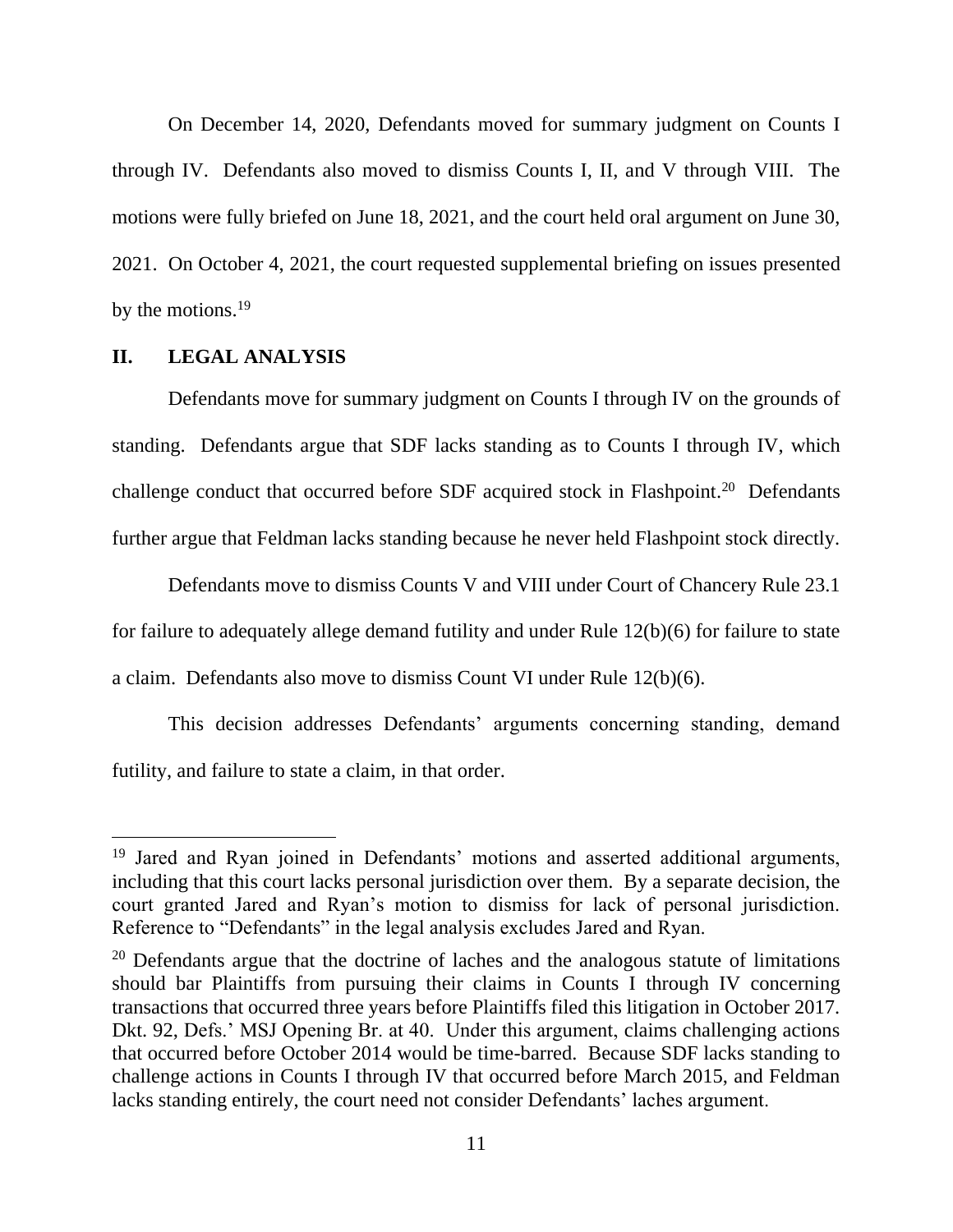#### **A. Standing**

The parties agree that Plaintiffs' claims are derivative. Under Section 327 of the DGCL, referred to as the "contemporaneous ownership requirement," a stockholder must hold stock at the time of the alleged wrong to have standing to pursue a derivative claim.<sup>21</sup> Invoking the contemporaneous ownership requirement, Defendants argue that Feldman lacks standing because he never held Flashpoint stock directly, and that SDF lacks standing to assert Counts I through IV to the extent those claims challenge events that occurred before SDF became a stockholder.

The contemporaneous ownership requirement of Section 327 is not universally beloved.<sup>22</sup> As Vice Chancellor Laster has persuasively argued, the contemporaneous ownership requirement lacks justification, seems historically rooted in anti-Semitism, and calls out for reexamination.<sup>23</sup> But Section 327 is the law, which this court is bound to apply.

<sup>&</sup>lt;sup>21</sup> 8 *Del. C.* § 327 (providing that "[i]n any derivative suit instituted by a stockholder of a corporation, it shall be averred in the complaint that the plaintiff was a stockholder of the corporation at the time of the transaction of which such stockholder complains or that such stockholder's stock thereafter devolved upon such stockholder by operation of law"); Ct. Ch. R. 23.1 (mirroring Section 327).

 $22$  When preparing this decision, I concluded that supplemental briefing on the issue of equitable standing would be helpful. In my letter to the parties requesting supplemental briefing, I previewed much of the analysis contained in this portion of the decision. *See*  Dkt. 165, Letter to Counsel (also available at *SDF Funding LLC v. Fry*, 2021 WL 4519599 (Del. Ch. Oct. 4, 2021)). I repeat portions of that letter here to backfill the analysis.

<sup>23</sup> *See generally* J. Travis Laster, *Goodbye to the Contemporaneous Ownership Requirement*, 33 Del. J. Corp. L. 673, 677–78 (2008) (making the argument that the contemporaneous ownership requirement is a rule without any coherent purpose or justification); *Urdan v. WR Cap. P'rs, LLC*, 2019 WL 3891720, at \*9–10 & n.5 (Del. Ch.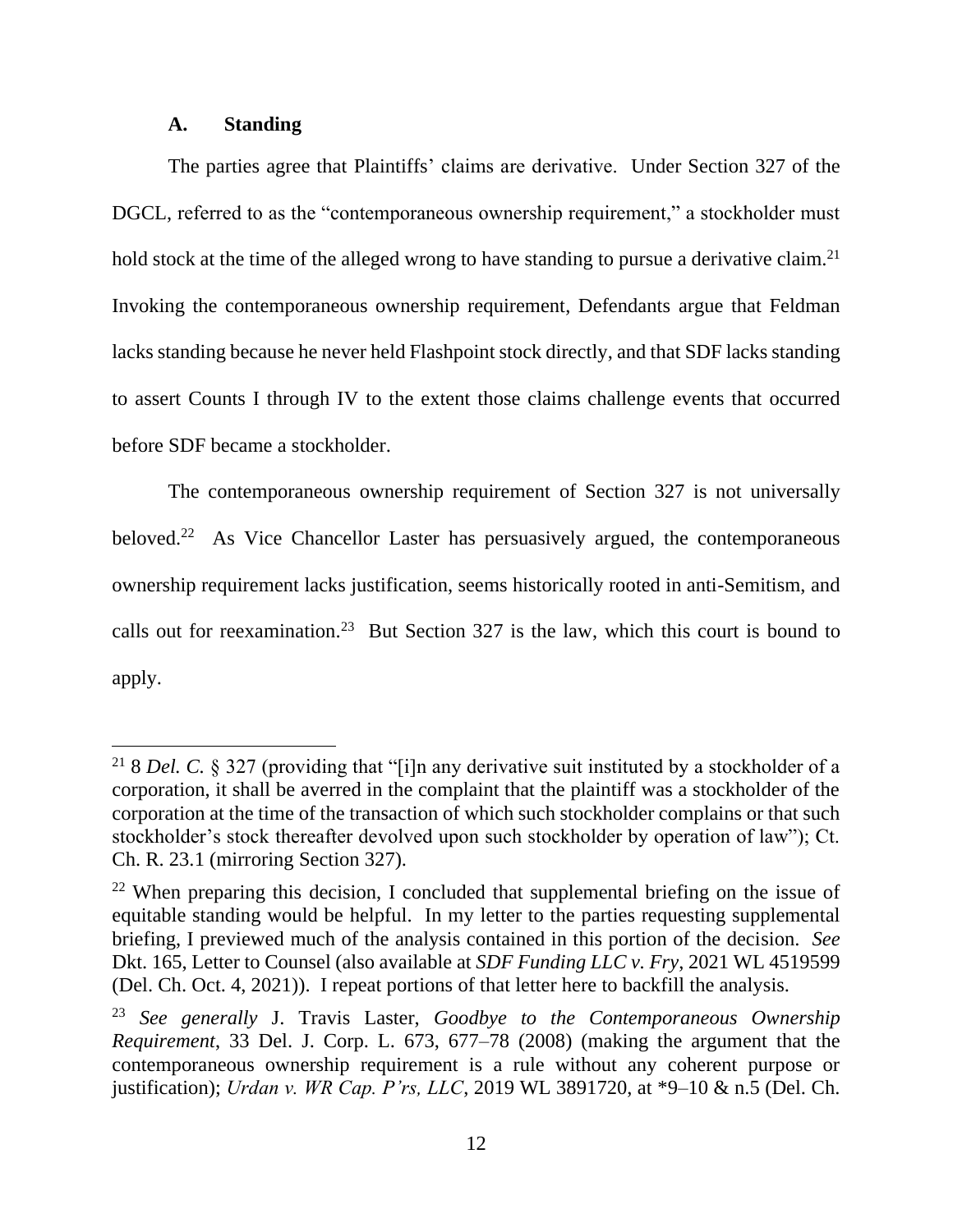Plaintiffs do not dispute that the contemporaneous ownership requirement deprives SDF of standing to challenge transactions that occurred before SDF obtained Flashpoint stock. SDF acquired Flashpoint stock on March 10, 2015. Accordingly, SDF's claims challenging transactions that occurred before that date are barred by the contemporaneous ownership requirement.

Portions of Counts I, III, and IV challenge conduct that occurred on or after March

10, 2015, and Defendants' motion for summary judgment against SDF as to those events

is denied. $24$ 

In an attempt to salvage the rest of Counts I through IV, Plaintiffs argue that the

court should find that Feldman has equitable standing. The essence of Plaintiffs' argument

Aug. 19, 2019) (Laster, V.C.) (collecting authorities criticizing the logic of the contemporaneous ownership requirement); *Bamford v. Penfold, L.P.*, 2020 WL 967942, at \*24 n.18 (Del. Ch. Feb. 28, 2020) (Laster, V.C.) (collecting more authorities criticizing the logic of the contemporaneous ownership requirement, including Lawrence E. Mitchell, *Gentleman's Agreement: The Antisemitic Origins of Restrictions on Stockholder Litigation*, 36 Queen's L.J. 71, 72 & n.1 (2010), suggesting that the requirement was born from anti-Semitic sentiments).

<sup>&</sup>lt;sup>24</sup> To be clear, Defendants' motion for summary judgment on SDF's lack of standing nominally targets the entirety of Counts I through IV of the Amended Complaint, but some of the conduct challenged in those Counts is alleged to have occurred after March 10, 2015. Specifically, the following events at issue in Counts I through IV occurred *before* March 10, 2015: Count I, related to the Collision Opportunity (sometime between 2010 and 2011); Count II, \$500,000 unsecured Concert Loan (March 2011) and \$90,000 advance (between 2012 and 2014); Count III, Lease Payments made before March 10, 2015; and Count IV, aiding and abetting Lease Payments made before March 10, 2015. The aspects of Counts I through IV that occurred or continued *after* March 10, 2015, are as follows: Count I, forgiveness of the \$4.21 million Collision Loans (May 2015); Count III, Lease Payments made on or after March 10, 2015; and Count IV, aiding and abetting Lease Payments that occurred on or after March 10, 2015.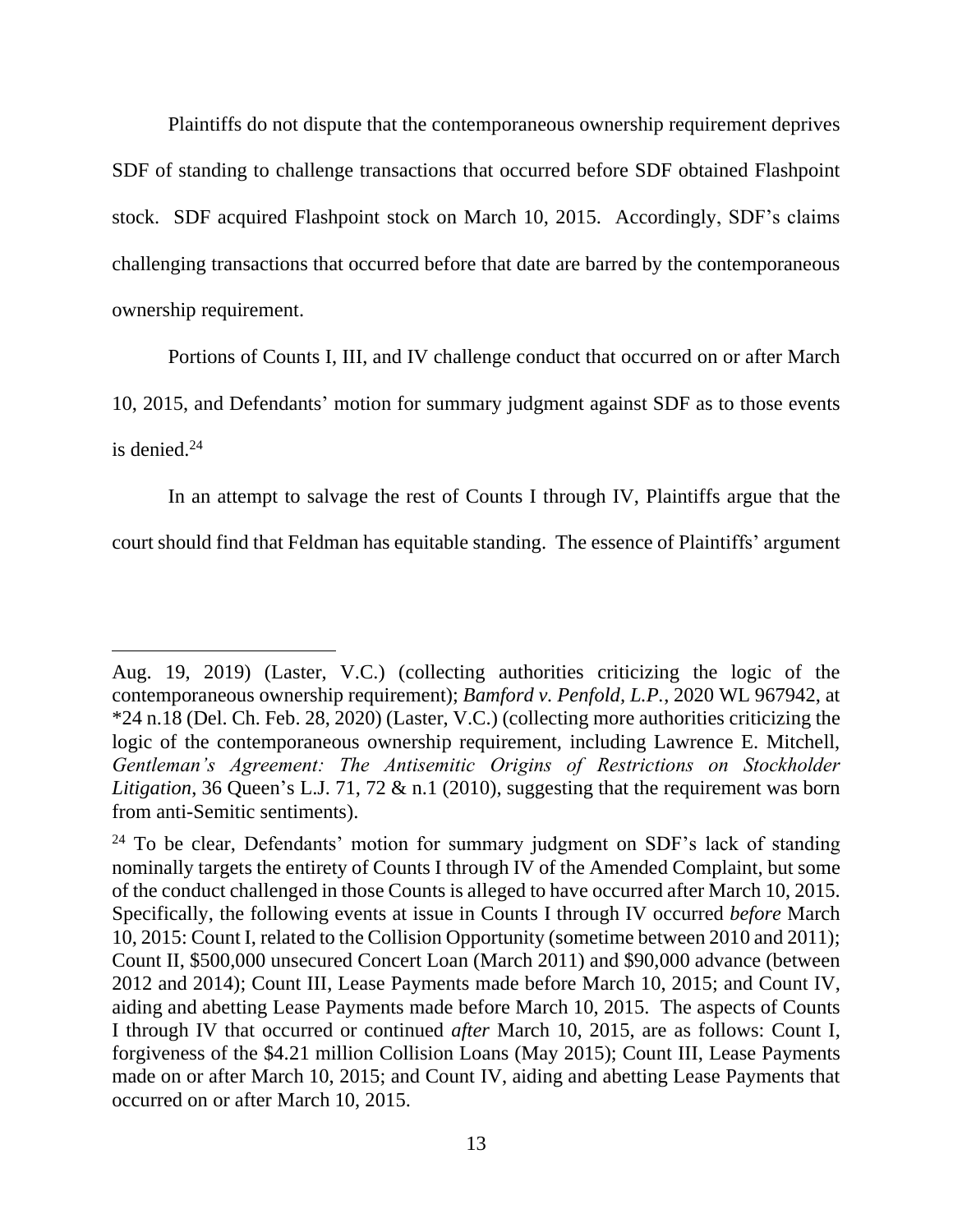is that the court should look through the LLCs of Chelsey and SDF and grant derivative standing to their sole owner, Feldman.

As the court previously observed,<sup>25</sup> Plaintiffs' argument would have the court extend the equitable standing doctrine beyond its current reach. In *Schoon v. Smith*, the Delaware Supreme Court held that the equitable standing doctrine may be extended to address "new exigencies."<sup>26</sup> The *Schoon* decision also articulated the standard this court applies when determining whether to extend the doctrine. Lifting language from a historical treatise of equity and a 1950s decision of this court, *Schoon* held that a court will extend the doctrine of equitable standing "*to set in motion the judicial machinery of the court* . . . *solely to prevent an otherwise complete failure of justice*."<sup>27</sup> Later in the decision, *Schoon* appended a prepositional phrase to the last clause in this quote, stating that "the equitable standing doctrine was adopted . . . to prevent a complete failure of justice *on behalf of the corporation*."<sup>28</sup>

The "complete failure of justice" phrase of *Schoon* has since been elevated to an eponymous standard, which has been cited, adopted, or quoted with approval in several Delaware Supreme Court and Court of Chancery cases.<sup>29</sup> Though oft cited, the phrase is

<sup>25</sup> Dkt. 165, Letter to Counsel at 8; *SDF Funding*, 2021 WL 4519599, at \*8.

<sup>26</sup> 953 A.2d 196, 209 (Del. 2008).

<sup>&</sup>lt;sup>27</sup> *Id.* at 202 & n.13 (emphasis in original) (citing 4 Pomeroy's Equity Jurisprudence  $\S$  1095 at 278 (5th ed. 1941) and *Taormina v. Taormina Corp.*, 78 A.2d 473, 475 (Del. Ch. 1951)). <sup>28</sup> *Id.* at 208 (emphasis added).

<sup>29</sup> *See*, *e.g.*, *Brookfield Asset Mgmt., Inc. v. Rosson*, 261 A.3d 1251, 1262 (Del. 2021) (quoting "complete failure of justice" as established standard); *Morris v. Spectra Energy*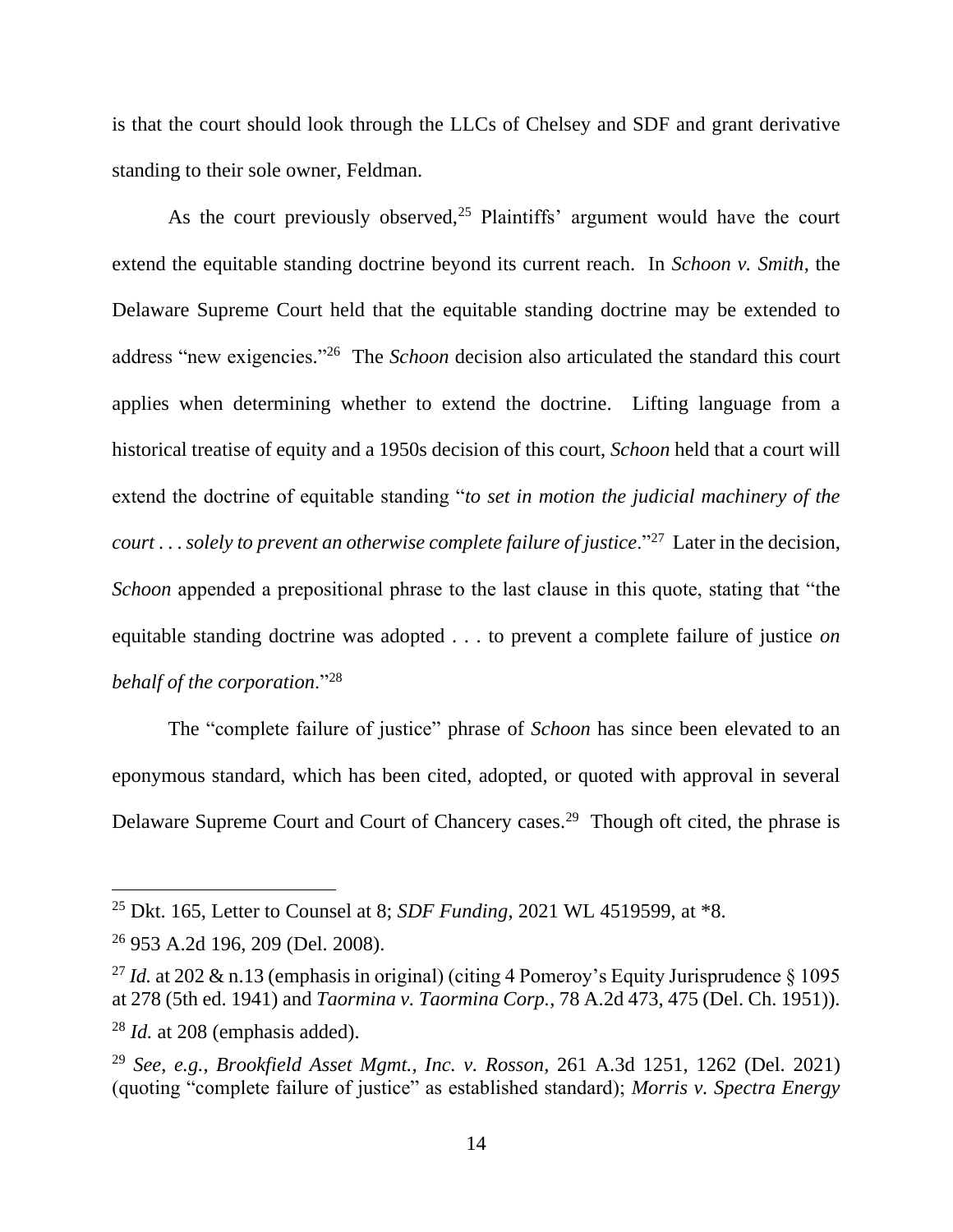far from self-explanatory. For this reason, in this case, the court requested supplemental briefing on the standard. In response, the parties helpfully directed the court to case law elucidating the doctrine and inventoried cases extending and declining to extend its scope.<sup>30</sup>

As the supplemental briefs explained, derivative standing is among the bedrock equitable doctrines, and the "complete failure of justice" standard directing the doctrine's expansion calls out for an extensive discussion. Fortunately, esteemed Delaware jurists have already answered the call,  $31$  unburdening this jurist with the need to do so, and allowing this analysis to get straight to the point.

The "complete failure of justice" standard focuses on the ability to access "judicial machinery" to remedy alleged harm to a corporation or its residual claimants.<sup>32</sup> Delaware courts have extended the doctrine of equitable standing where alternative avenues of remedying harm to the corporation and its residual claimants are foreclosed.<sup>33</sup> Delaware

*P'rs (DE) GP, LP*, 246 A.3d 121, 130 (Del. 2019) (same); *El Paso Pipeline GP Co. LLC v. Brinckerhoff*, 152 A.3d 1248, 1256 (Del. 2016) (same); *Drachman v. Cukier*, 2021 WL 5045265, at \*6 (Del. Ch. Oct. 29, 2021); *Hindlin v. Gottwald*, 2020 WL 4206570, at \*6 (Del. Ch. July 22, 2020) (same); *Park Empls.' & Ret. Bd. Empls.' Annuity & Benefit Fund of Chi. v. Smith*, 2016 WL 3223395, at \*10 (Del. Ch. May 31, 2016) (same).

<sup>30</sup> *See* Dkt. 172, ("Pls.' Supp. Br."); Dkt. 173, Defs.' Supp. Br.; Dkt. 179, Defs.' Answering Supp. Br.; Dkt. 180, Pls.' Answering Supp. Br.

<sup>31</sup> With gratitude, I cite Justice Ridgely's decision in *Schoon*, 953 A.2d at 200–06, and Vice Chancellor Laster's decision in *In re Carlisle Etcetera LLC*, 114 A.3d 592, 601–07 (Del. Ch. 2015).

<sup>32</sup> *Schoon*, 953 A.2d at 202 (citations omitted).

<sup>33</sup> *See, e.g.*, *Rosenthal v. Burry Biscuit Corp.*, 60 A.2d 106, 107, 111 (Del. Ch. 1948) (extending equitable standing to beneficial owners of stock); *N. Am. Cath. Educ. Programming Found., Inc. v. Gheewalla*, 930 A.2d 92, 101–02 (Del. 2007) (extending equitable standing to creditors of insolvent corporations); *In re Carlisle*, 114 A.3d at 607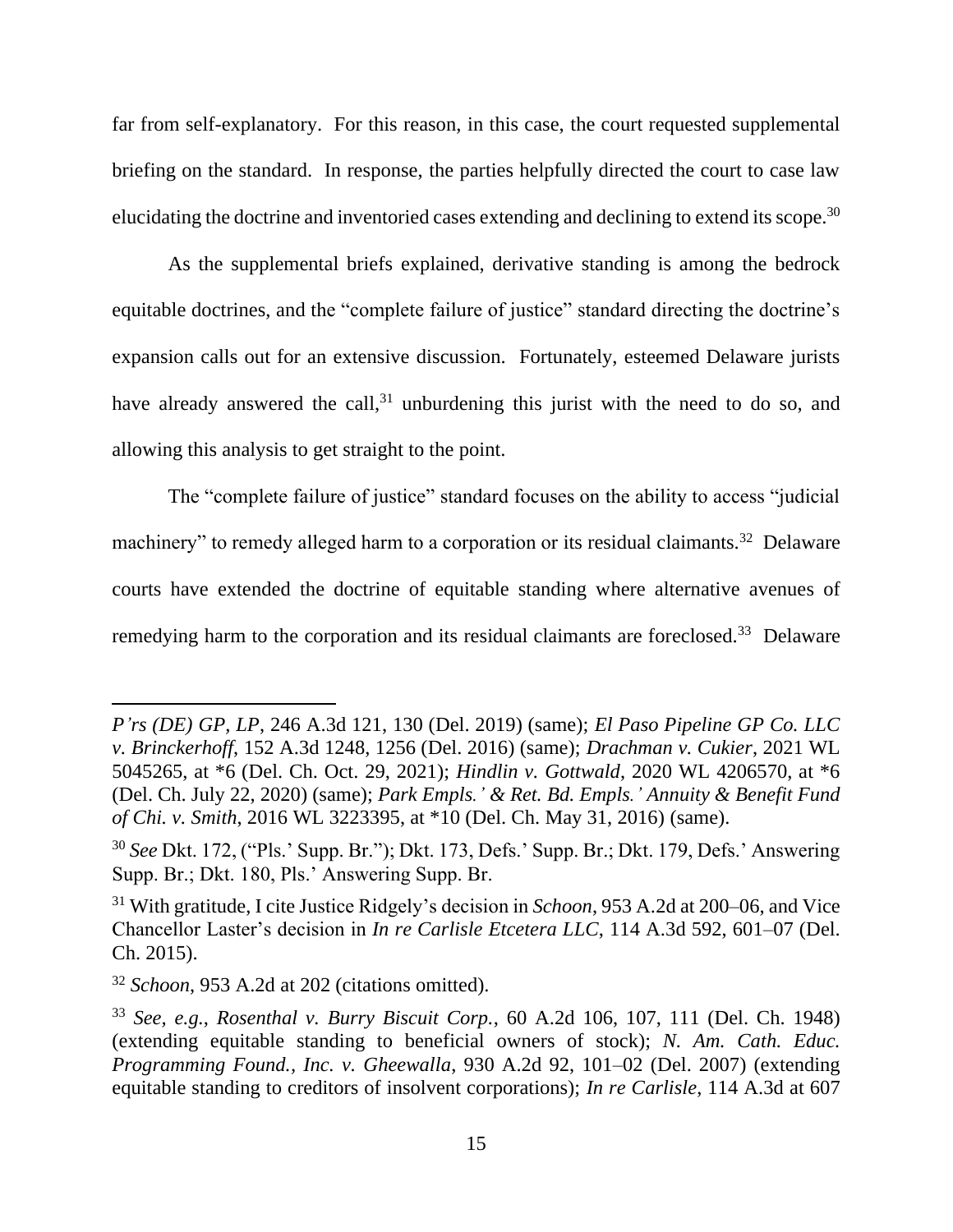courts have declined to extend the doctrine of equitable standing where other avenues for invoking judicial machinery exist in theory because other potential plaintiffs would have standing to pursue the claims at issue.<sup>34</sup>

The history of this court's application of the equitable standing doctrine is no doubt inconsistent; one could surely identify decisions that appear to invoke the concept of "equitable standing" as a catch-all to encompass situations where other doctrines would suffice or where the proffered injustice was to the individual plaintiff and not the nominal defendant.<sup>35</sup> Historically, however, equitable standing has been deployed as a solution to the dilemma of corporate harm caused by fiduciaries. The injustice relevant to the "complete failure of justice" analysis looks to the rights of the corporation or residual claimants as a whole and not any individual plaintiff. In that sense, the standard is best

<sup>(</sup>extending equitable standing to a party who held an economic interest in the LLC, but who had no statutory standing to sue, where member deadlock resulted in a status quo that foreclosed other mechanisms of accountability and prevented the LLC from operating in accordance with the governance structure set forth it is constitutive agreement); *see also Bamford v. Penfold L.P.*, 2020 WL 967942, at \*28–30 (Del. Ch. Feb. 28, 2020) (recognizing double-derivative standing where all other paths for vindicating the alleged claims of a corporate subsidiary were blocked by the defendant's calculated restructuring maneuver).

<sup>34</sup> *See, e.g.*, *Schoon*, 953 A.2d at 210 (declining to extend equitable standing to directors when stockholders could bring derivative action); *Boulden v. Albiorix, Inc.*, 2013 WL 396254, at \*17 (Del. Ch. Jan. 31, 2013) (declining to extend equitable standing to plaintiff where non-party had the ability to bring derivative action and plaintiff failed to establish why that non-party could not or would not bring that action).

<sup>&</sup>lt;sup>35</sup> The preceding two footnotes do not purport to catalogue the entirety of Delaware cases applying, or purporting to apply, the equitable standing doctrine.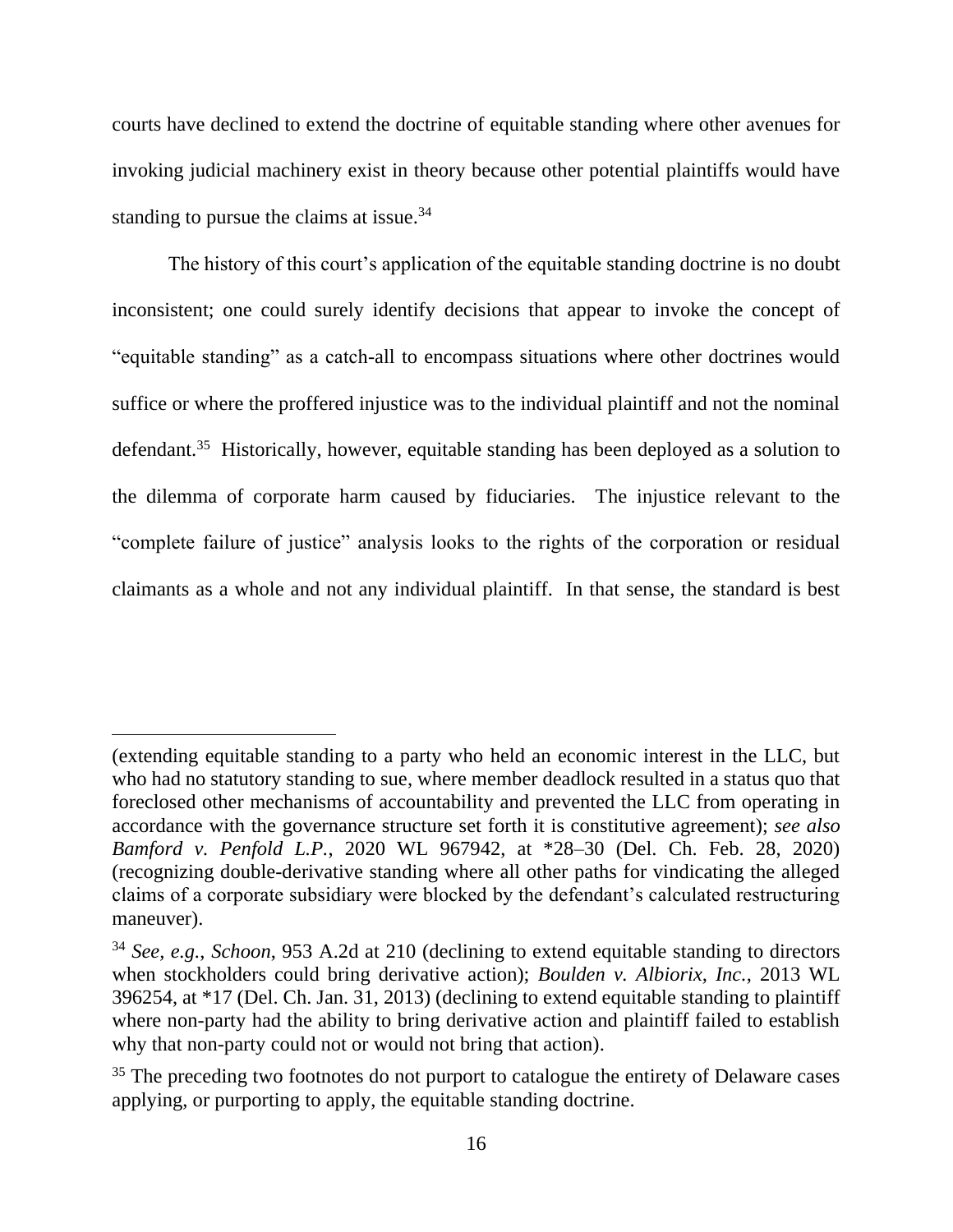articulated in combination with the prepositional phrase added in *Schoon*: "on behalf of the corporation."<sup>36</sup>

*Schoon* is illustrative. There, a director filed a derivative action alleging breaches of fiduciary duty by his fellow directors, arguing that the trial court should extend the doctrine of equitable standing to allow a director to bring a derivative action. The trial court rejected this argument, granting the defendants' motion to dismiss the complaint.

On appeal, the Supreme Court conducted a historical analysis of the doctrine of equitable standing extending back to England's Plantagenet period. As the court observed, the doctrine gained greater significance during the industrial revolution, when the "individual stockholder was in need of a means of invoking judicial power to curb managerial abuse."<sup>37</sup> Because equitable standing is a judicially-created doctrine, the court reasoned that it could be "judicially extended to address new circumstances."<sup>38</sup> The court further reasoned that a doctrine born of necessity should be extended more broadly only to address the animating need—"preventing injustice where it is apparent that material corporate rights would not otherwise be protected." 39

In *Schoon*, the court held that "no such complete failure is presented in this case" because the stockholder who elected Schoon (Steel) had standing to pursue the claims

<sup>36</sup> 953 A.2d at 208.

<sup>37</sup> *Id.* at 201 (citing Bert S. Prunty, Jr., *The Shareholders' Derivative Suit: Notes on its Derivation*, 32 N.Y.U. L. Rev. 980, 986 (1957)).

<sup>38</sup> *Id.* at 204.

<sup>39</sup> *Id.* at 202.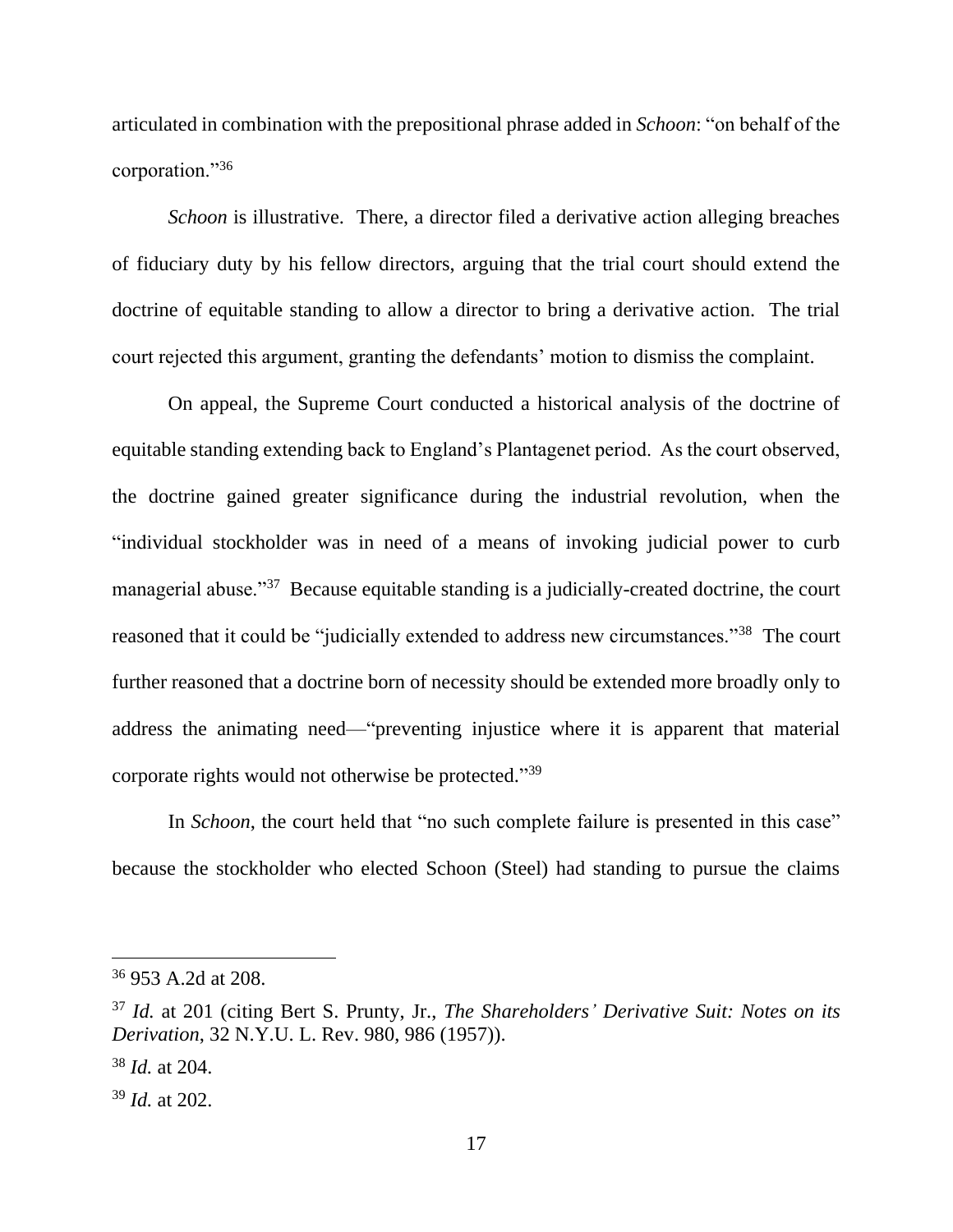asserted by Schoon.<sup>40</sup> The court stated: "Given the ... ability and the right of Steel, as a stockholder, to bring a derivative action if Steel deems it necessary, we perceive no new exigencies that require an extension of equitable standing to Schoon, as a director."<sup>41</sup> In reaching this conclusion, the court rejected practical arguments made by Schoon in support of a director's standing to sue. Namely, Schoon argued that "the director is in a better position to know and to make his allegations against the board without waiting for a stockholder to do so."<sup>42</sup> In response to this argument, the court eschewed the notion that equitable standing will be invoked for convenience as opposed to necessity. The court stated that "[t]his proposed efficiency overlooks the reason why the equitable standing doctrine was adopted, which (to reiterate) is to prevent a complete failure of justice on behalf of the corporation."<sup>43</sup> This last point informs the meaning of "complete failure of justice on behalf of the corporation"—where other avenues for relief exist for the corporation, even if only theoretical, extending the doctrine of equitable standing is unnecessary.

This case, like *Schoon*, lacks any new exigency warranting an extension of the equitable standing doctrine. In *Schoon*, there were no structural impediments to the pursuit of derivative claims because stockholders had standing to enforce a corporate right. In this case, there are not structural impediments to the pursuit of derivative claims because

<sup>43</sup> *Id.*

<sup>40</sup> *Id.* at 208–09.

 $41$  *Id.* 

<sup>42</sup> *Id.* at 208.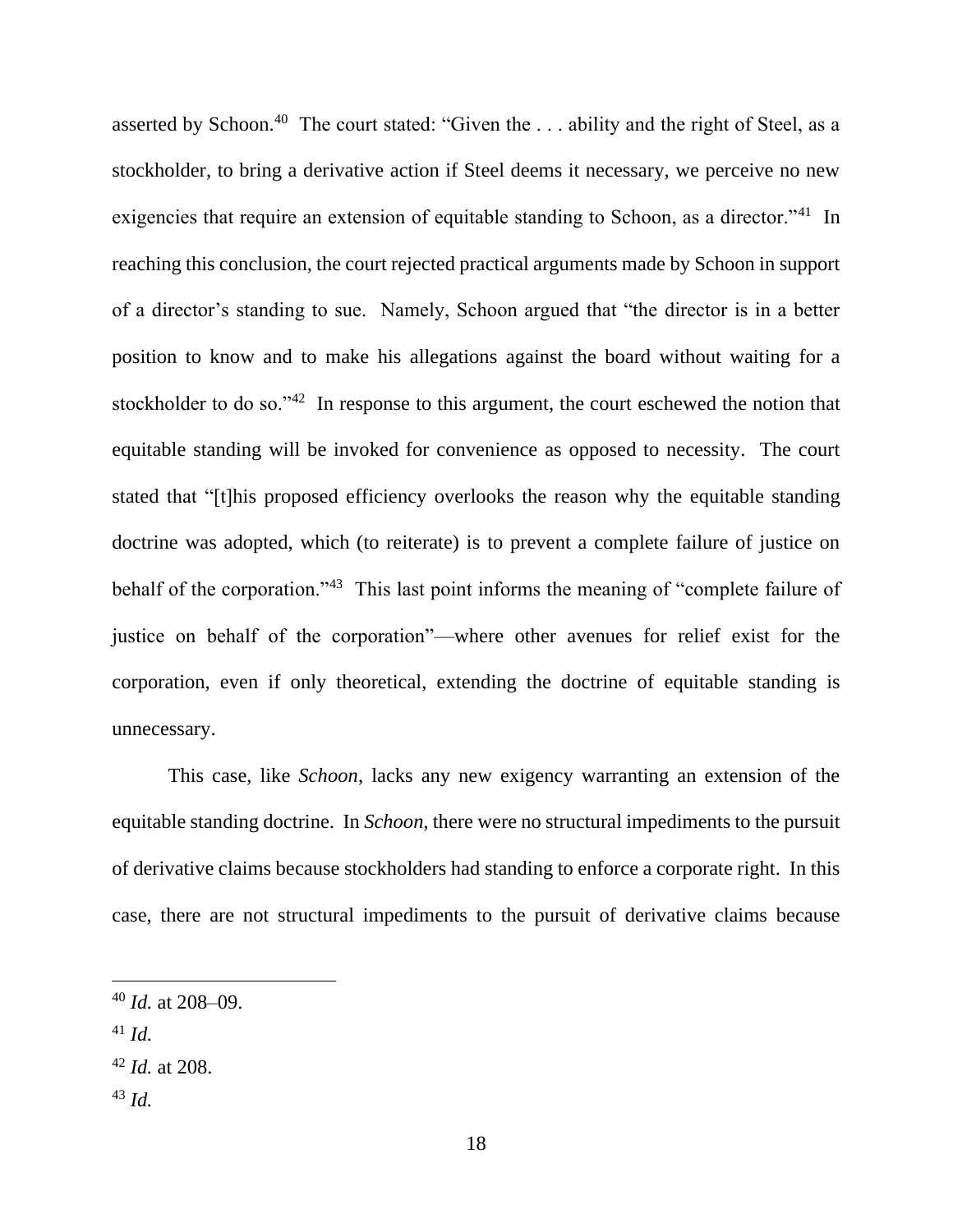stockholders other than Plaintiffs have standing to enforce a corporate right.<sup>44</sup> At base, any ostensible injustice in declining Feldman standing would be to Feldman only. Accordingly, the court will not "look through" SDF to grant Feldman standing.

Considerations unique to SDF's status as a limited liability company increase the court's reluctance to extend the doctrine of equitable standing in this case. In 1988, the Internal Revenue Service ruled that an LLC could qualify as a partnership for federal income tax purposes, allowing pass-through tax treatment and avoiding the burden of double taxation.<sup>45</sup> This "stimulated enormous interest in the limited liability company form of business organization and served as a catalyst for new limited liability company legislation."<sup>46</sup> Delaware developed an enabling statute, which became effective on October 1, 1992.<sup>47</sup> Since then, Delaware LLCs have become an increasingly popular entity for doing business, both public and private.<sup>48</sup>

<sup>47</sup> *Id.*

<sup>44</sup> Plaintiffs seek to skirt this fact by arguing that "no other stockholder *is known* to be qualified and willing to bring this action." Pls.' Supp. Br. at 6 (emphasis added). The standard, however, is not subjective. Were the standard subjective, a plaintiff could easily circumvent the rule by manufacturing "new exigencies" with something as simple as a Sergeant Schultz affidavit: "I see nothing! I hear nothing! I know nothing!"

<sup>45</sup> Robert L. Symonds, Jr. & Matthew J. O'Toole, *Symonds & O'Toole on Delaware Limited Liability Companies*, § 1.01 (2d ed. 2019) ("Symonds").

<sup>46</sup> *Id.*

<sup>&</sup>lt;sup>48</sup> According to data from the Delaware Secretary of State, 290,574 Delaware LLCs were created over a three-year period between 2006 and 2008, for an average of 96,858 LLCs per year, and that number increased to 503,428 LLCs between 2018 and 2020 for an annual average of 167,809 LLCs. *Compare* Delaware Division of Corporations, *2008 Annual Report* (June 26, 2009), available at https://corpfiles.delaware.gov/2008AR.pdf, *with* Delaware Division of Corporations, *2020 Annual Report Statistics* (2021), available at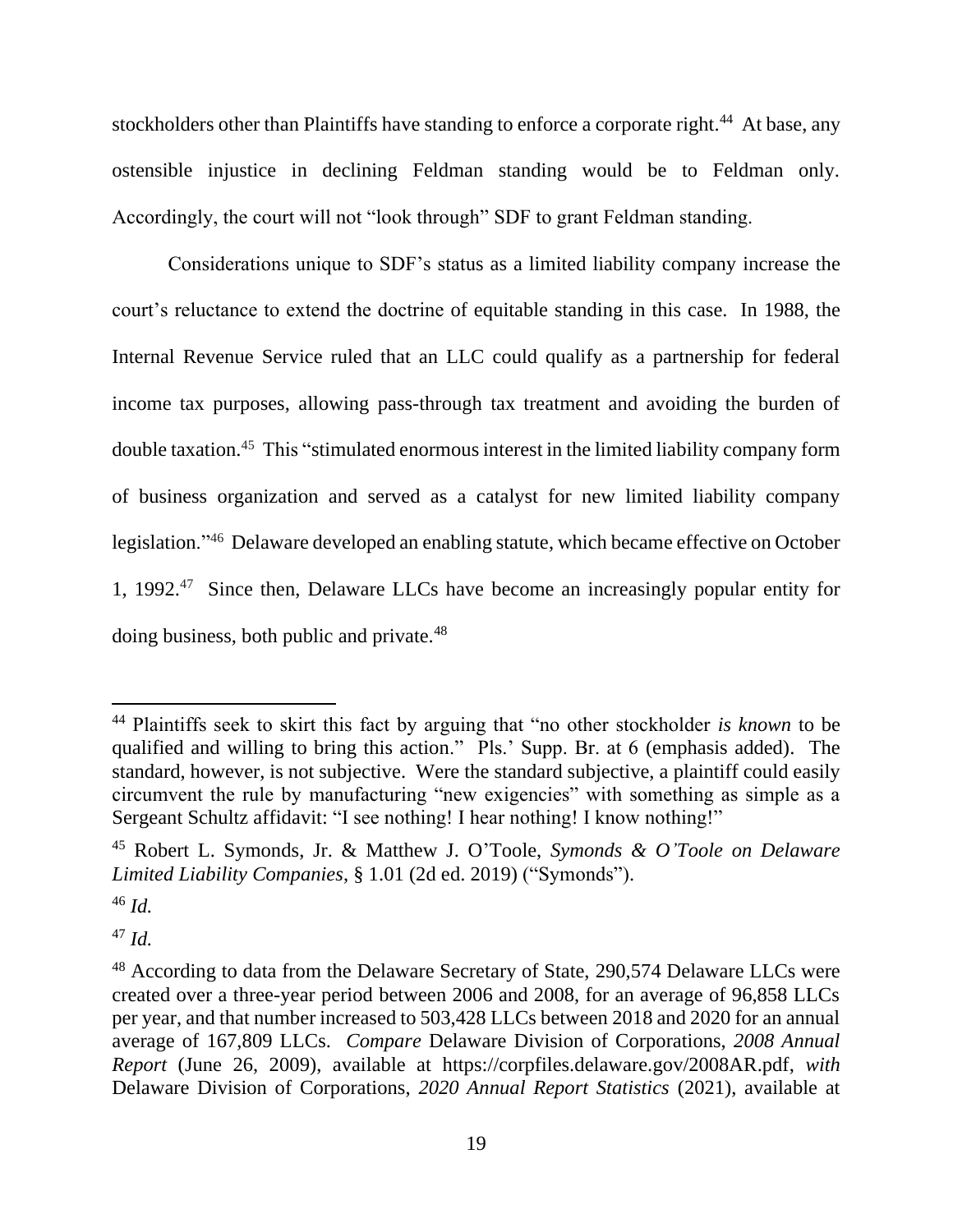There are a number of core features common to Delaware LLCs, starting with freedom of contract. "Rather than imposing a host of immutable rules, the statute generally allows parties to order their affairs, contractually, as they deem appropriate."<sup>49</sup> The LLC's operating agreement governs its internal relationships and business operations. Delaware LLCs operate as a corporate shield against the liability of its members for the activities of the LLC.<sup>50</sup> And LLCs may pass-through tax liability to their members.<sup>51</sup>

As Feldman admitted in his deposition, Feldman embraced the benefits of the LLC as a business model.<sup>52</sup> Thus, even if the court were to consider injustice to Feldman in declining Feldman standing, it is far from unjust to refuse Feldman's request to cast aside the veils of Chelsey and SDF and allow him to serve as their equitable stand-in.

https://corpfiles.delaware.gov/Annual-Reports/Division-of-Corporations-2020-Annual-Report.pdf.

<sup>49</sup> Symonds § 1.03; *In re Seneca Invs. LLC*, 970 A.2d 259, 261 (Del. Ch. Sept. 23, 2008) ("An LLC is primarily a creature of contract[.]").

<sup>50</sup> 6 *Del. C.* § 18-303(a) (stating that "the debts, obligations and liabilities of a limited liability company . . . shall be solely the debts, obligations and liabilities of the limited liability company, and no member or manager . . . shall be obligated personally").

<sup>&</sup>lt;sup>51</sup> 6 *Del. C.* § 18-1107(a) ("For purposes of any tax imposed by the State of Delaware ... a domestic limited liability company . . . shall be classified as a partnership unless classified otherwise for federal income tax purposes . . . in which case the . . . limited liability company shall be classified in the same manner as it is classified for federal income tax purposes."); *see also* 2 R. Franklin Balotti & Jesse A. Finkelstein, *The Delaware Law of Corporations & Business Organizations* § 20.1 (4th ed. 2021) (stating that an LLC is "like a partnership for federal income tax purposes and is like a corporation with respect to the liability of its owners").

 $52$  Feldman testified that he owns and runs a "family office" comprised of some unspecified number of LLCs, which employ more than 300 people. Feldman Dep. Tr. at 17:9–15. He claimed not to know what assets are owned by any given LLC at any time. *See id.* at 20:15– 22. He declined to reveal the value of assets held by Chelsey or SDF. *Id.* at 19:10–20:17.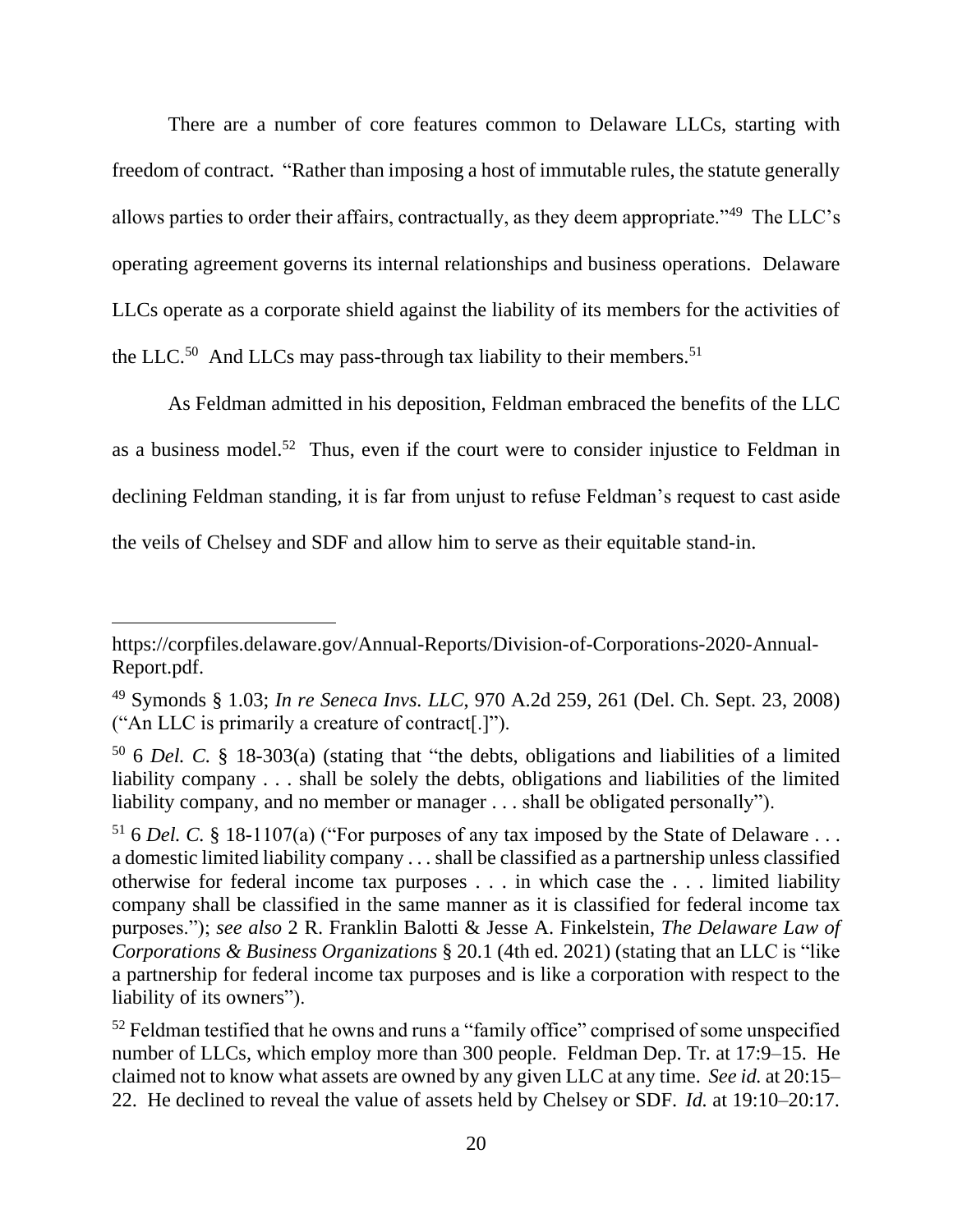Defendants' motion for summary judgment on all Counts as to Feldman and Counts I through IV as to SDF for claims that occurred prior to March 10, 2015, is granted.

## **B. Demand Futility**

Defendants moved to dismiss Counts V and VIII (the "Compensation Counts") under Court of Chancery Rule 23.1 for failure to plead demand futility.

"A cardinal precept of [Delaware law] is that directors, rather than shareholders, manage the business and affairs of the corporation."<sup>53</sup> "In a derivative suit, a stockholder seeks to displace the board's authority over a litigation asset and assert the corporation's claim."<sup>54</sup> Because derivative litigation impinges on the managerial freedom of directors in this way, "a stockholder only can pursue a cause of action belonging to the corporation if (i) the stockholder demanded that the directors pursue the corporate claim and they

<sup>53</sup> *Aronson v. Lewis*, 473 A.2d 805, 811 (Del. 1984) (citing 8 *Del. C.* § 141(a)), *overruled on other grounds by Brehm v. Eisner*, 746 A.2d 244 (Del. 2000). In *Brehm*, 746 A.2d at 253–54, the Delaware Supreme Court overruled seven precedents, including *Aronson*, to the extent those precedents reviewed a Rule 23.1 decision by the Court of Chancery under an abuse of discretion standard or otherwise suggested a deferential appellate review. *See id.* at 253 & n.13 (overruling in part on this issue *Scattered Corp. v. Chi. Stock Exch., Inc.*, 701 A.2d 70, 72–73 (Del. 1997); *Grimes v. Donald*, 673 A.2d 1207, 1217 n.15 (Del. 1996); *Heineman v. Datapoint Corp.*, 611 A.2d 950, 952 (Del. 1992); *Levine v. Smith*, 591 A.2d 194, 207 (Del. 1991); *Grobow v. Perot*, 539 A.2d 180, 186 (Del. 1988); *Pogostin v. Rice*, 480 A.2d 619, 624–25 (Del. 1984); and *Aronson*, 473 A.2d at 814). The *Brehm* Court held that going forward, appellate review of a Rule 23.1 determination would be *de novo* and plenary. 746 A.2d at 253–54. The seven partially overruled precedents otherwise remain good law. This decision does not rely on any of them for the standard of appellate review. Although the technical rules of legal citation would require noting that each was reversed on other grounds by *Brehm*, this decision omits the subsequent history, which creates the misimpression that *Brehm* rejected core elements of the Rule 23.1 canon.

<sup>54</sup> *United Food & Com. Workers Union v. Zuckerberg*, 2020 WL 6266162, at \*7 (Del. Ch. Oct. 26, 2020).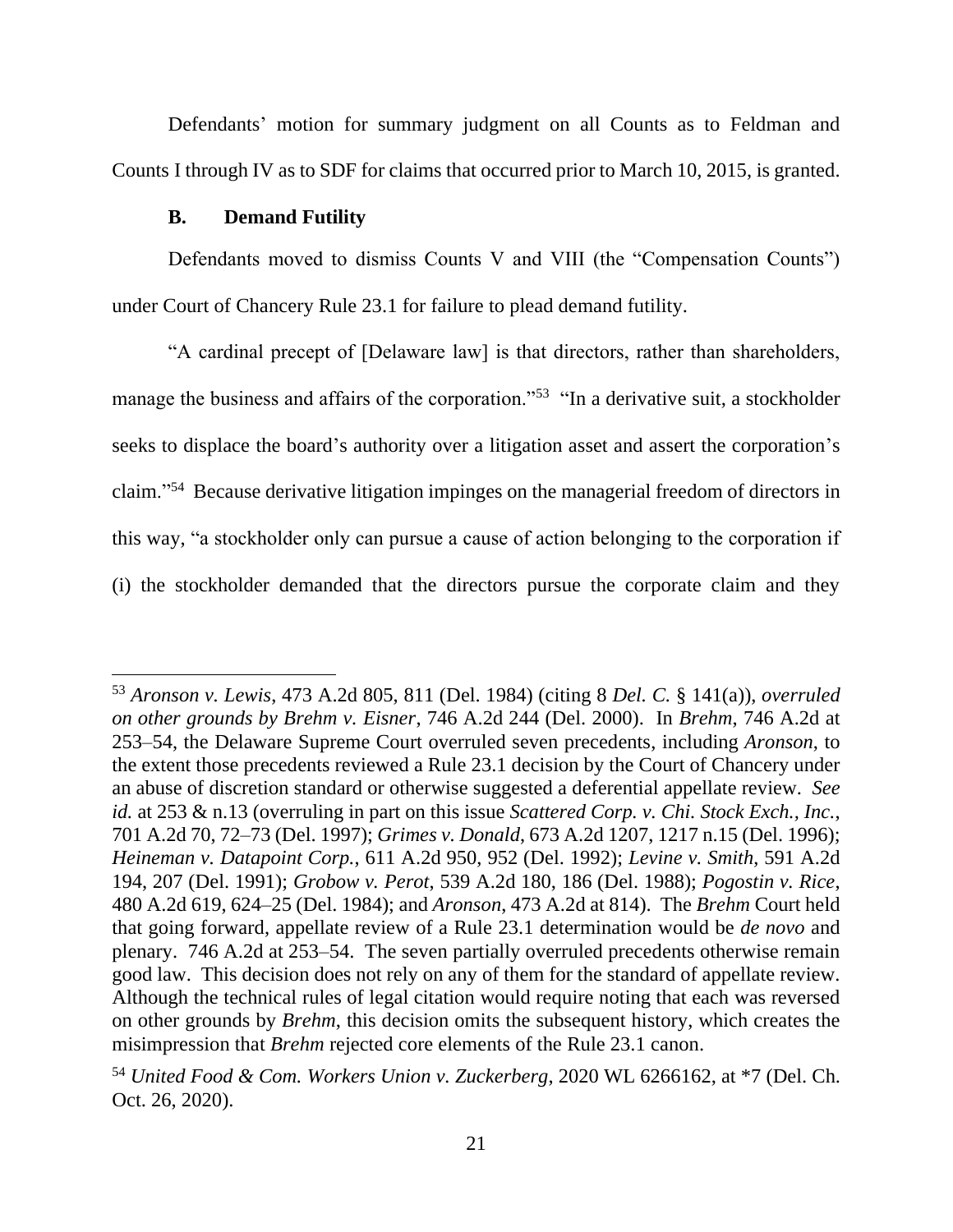wrongfully refused to do so or (ii) demand is excused because the directors are incapable of making an impartial decision regarding the litigation."<sup>55</sup> The demand requirement is a substantive principle under Delaware law.<sup>56</sup> Rule 23.1 is the "procedural embodiment of this substantive principle."<sup>57</sup>

Under Rule 23.1, stockholder plaintiffs must "allege with particularity the efforts, if any, made by the plaintiff to obtain the action the plaintiff desires from the directors or comparable authority and the reasons for the plaintiff's failure to obtain the action or for not making the effort."<sup>58</sup> Stockholders choosing to allege demand futility must meet "heightened pleading requirements,"<sup>59</sup> alleging "particularized factual statements that are essential to the claim."<sup>60</sup> "Plaintiffs are entitled to all reasonable factual inferences that logically flow from the particularized facts alleged, but conclusory allegations are not considered."<sup>61</sup>

Recently, the Delaware Supreme Court affirmed *Zuckerberg* and thereby adopted Vice Chancellor Laster's "universal test" for demand futility that blends elements of the

- <sup>60</sup> *Brehm*, 746 A.2d at 254.
- <sup>61</sup> *Id.* at 255.

<sup>55</sup> *Id*.

<sup>56</sup> *Id.*; *see* Ct. Ch. R. 23.1(a).

<sup>57</sup> *Rales v. Blasband*, 634 A.2d 927, 932 (Del. 1993).

 $58$  Ct. Ch. R. 23.1(a).

<sup>59</sup> *Zuckerberg*, 2020 WL 6266162, at \*8.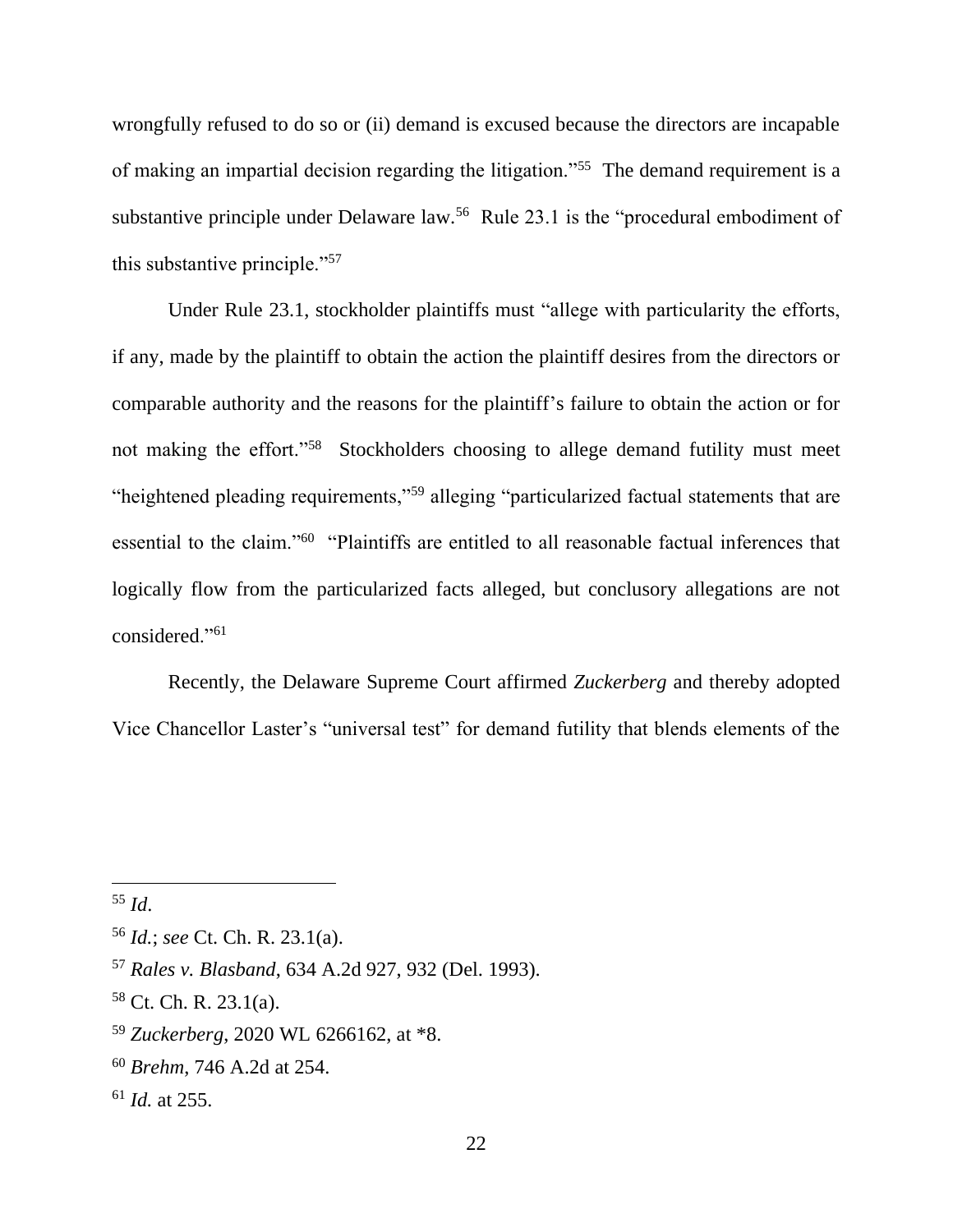two precursor tests: *Aronson v. Lewis*<sup>62</sup> and *Rales v. Blasband*.<sup>63</sup> When conducting a

demand futility analysis under *Zuckerberg*, Delaware courts ask:

(i) whether the director received a material personal benefit from the alleged misconduct that is the subject of the litigation demand;

(ii) whether the director faces a substantial likelihood of liability on any of the claims that would be the subject of the litigation demand; and

(iii) whether the director lacks independence from someone who received a material personal benefit from the alleged misconduct that would be the subject of the litigation demand or who would face a substantial likelihood of liability on any of the claims that are the subject of the litigation demand.<sup>64</sup>

"If the answer to any of the questions is 'yes' for at least half of the members of the demand

board, then demand is excused as futile."<sup>65</sup> While the *Zuckerberg* test displaced the prior

tests from *Aronson* and *Rales*, cases properly applying *Aronson* and *Rales* remain good

 $law<sup>66</sup>$ 

This court evaluates demand futility on a director-by-director basis, determining whether a majority of the board of directors could consider a demand by "count[ing] heads."<sup>67</sup> Typically, the court would also run the analysis on a transaction-by-transaction

<sup>62</sup> 473 A.2d 805 (Del. 1984).

<sup>63</sup> 634 A.2d 927 (Del. 1993).

<sup>64</sup> *United Food & Com. Workers Union & Participating Food Indus. Empls. Tri-State Pension Fund v. Zuckerberg*, 262 A.3d 1034, 1059 (Del. 2021).

<sup>65</sup> *Id.*

<sup>66</sup> *Id.*

<sup>67</sup> *In re EZCORP Inc. Consulting Agreement Deriv. Litig.*, 2016 WL 301245, at \*34 (Del. Ch. Jan. 25, 2016).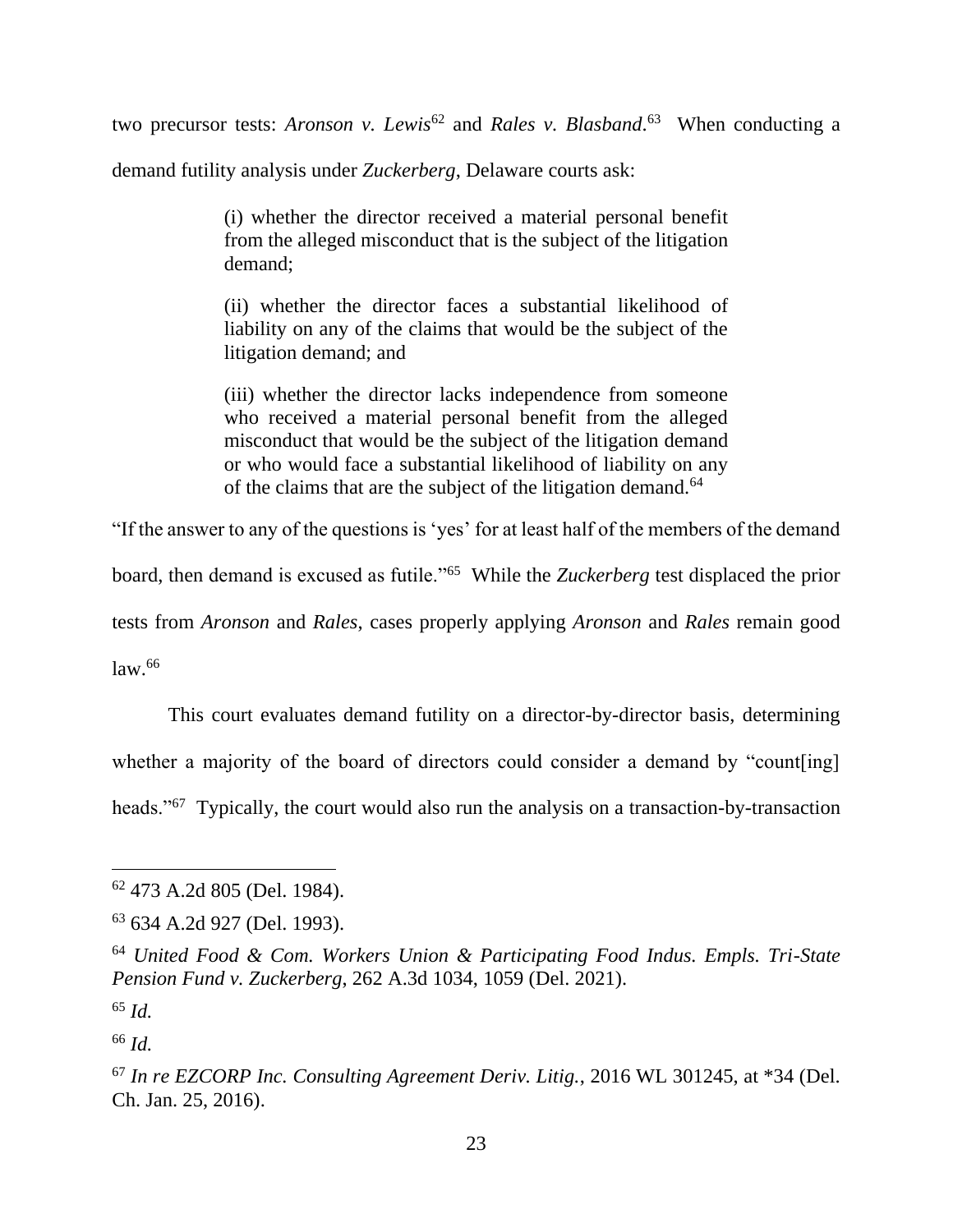basis, assessing as to each challenged transaction whether the relevant "board lack[ed] a majority of directors who could exercise independent and disinterested judgment regarding a demand."<sup>68</sup>

In this case, one argument cuts through the director-by-director and transaction-bytransaction analysis. The parties agree that the relevant directors for the purpose of assessing demand futility as to all of the Compensation Counts were those on the Flashpoint board at the time the Amended Complaint was filed.<sup>69</sup> At that time, the board comprised Stanley, Bott, and Gregg. Defendants concede, as they must, that Stanley was interested in all the transactions challenged in the Compensation Counts. Because Plaintiffs have adequately alleged that Gregg lacked independence from Stanley, demand is futile as to each of the Compensation Counts.<sup>70</sup>

Rebutting the presumption of director independence in the demand futility context requires "facts from which the director's ability to act impartially on a matter important to the interested party can be doubted because that director may feel either subject to the interested party's dominion or beholden to that interested party."<sup>71</sup> Delaware law "requires that all the pled facts regarding a director's relationship to the interested party be considered

<sup>68</sup> *Zuckerberg*, 250 A.3d at 877.

<sup>&</sup>lt;sup>69</sup> Dkt. 90, ("Stanley Opening Br.") at 3; Dkt. 162 (Oral Arg. Tr.) at  $64:1-2$ ,  $110:4-11$ , 114:7–11.

<sup>70</sup> Plaintiffs also argue that Bott too lacked independence from Stanley, and that both Bott and Gregg were interested in the transaction, but the court does not reach those issues because the first argument carries the day.

<sup>71</sup> *Sandys v. Pincus*, 152 A.3d 124, 128 (Del. 2016) (quoting *Delaware Cty. Empls. Ret. Fund v. Sanchez*, 124 A.3d 1017, 1023 n.25 (Del. 2015)).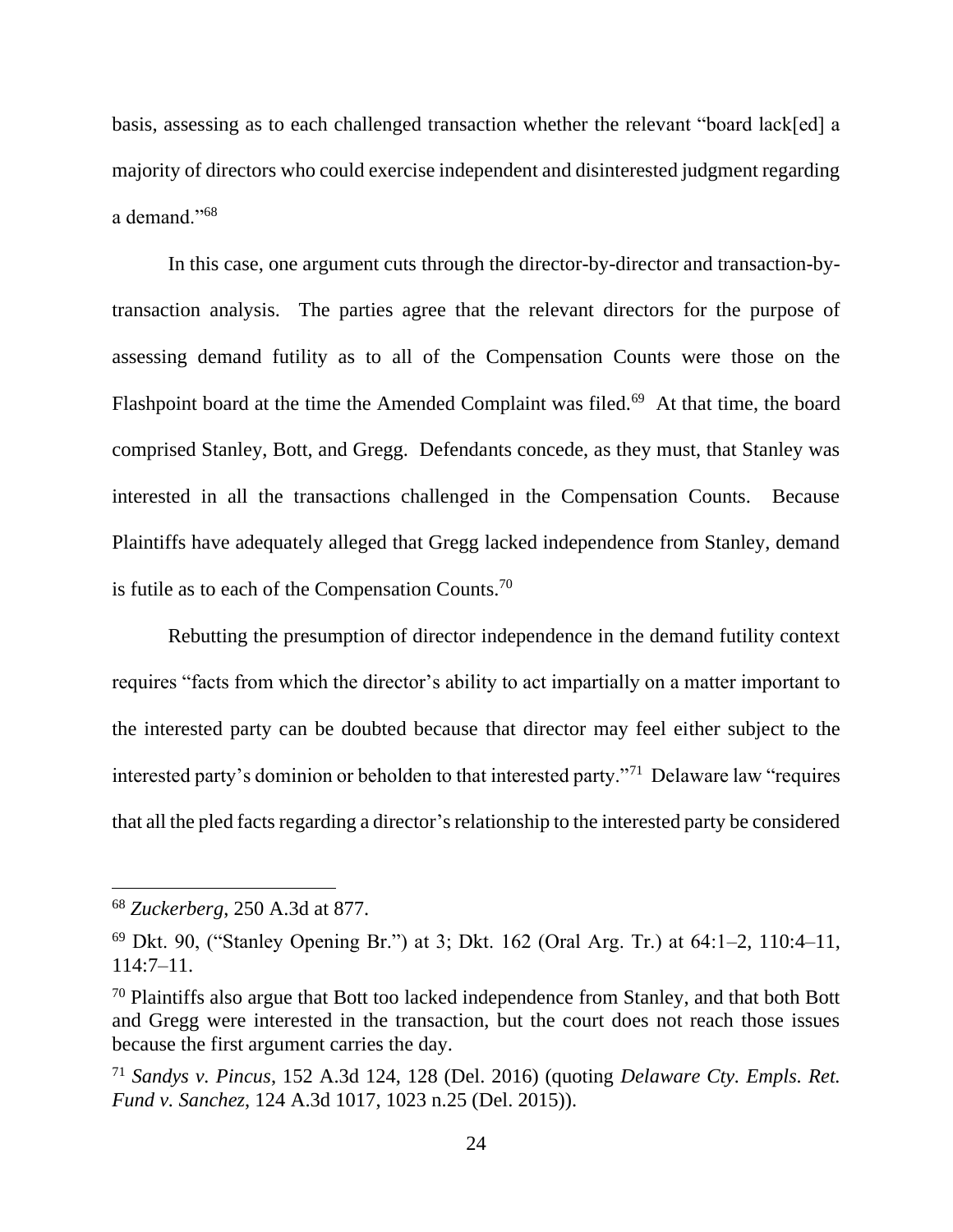in full context in making the, admittedly imprecise, pleading stage determination of independence."<sup>72</sup> In making the independence determination, the Court must "consider all the particularized facts pled by the plaintiffs about the relationships between the director and the interested party in their totality and not in isolation from each other."<sup>73</sup>

Doubts about a director's independence may arise "because of financial ties, familial affinity, a particularly close or intimate personal or business affinity or because of evidence that in the past the relationship caused the director to act non-independently vis à vis an interested director."<sup>74</sup>

Plaintiffs allege that financial benefits and personal and business relationships make it reasonably conceivable that Gregg was incapable of impartially considering a demand to sue Stanley.

As to financial benefits, Plaintiffs allege that Gregg received undervalued Flashpoint stock that paid out \$531,000 in dividends shortly after it was issued, director fees from two Stanley-affiliated companies, consulting fees from Flashpoint, and member benefits from Retro. The Amended Complaint does not specify the amount of fees received, but documents received by Plaintiffs through the Section 220 investigation indicate that Gregg received from Flashpoint \$225,000 in director fees between 2007 and 2009. Gregg also received, from other entities affiliated with Stanley, a total of \$350,000 in director fees, \$237,000 in consulting fees, and \$98,558 in "Interest on Consulting

<sup>72</sup> *Sanchez*, 124 A.3d at 1022.

<sup>73</sup> *Id.* at 1019; *In re EZCORP*, 2016 WL 301245, at \*34.

<sup>74</sup> *Beam v. Stewart*, 845 A.2d 1040, 1051 (Del. 2004).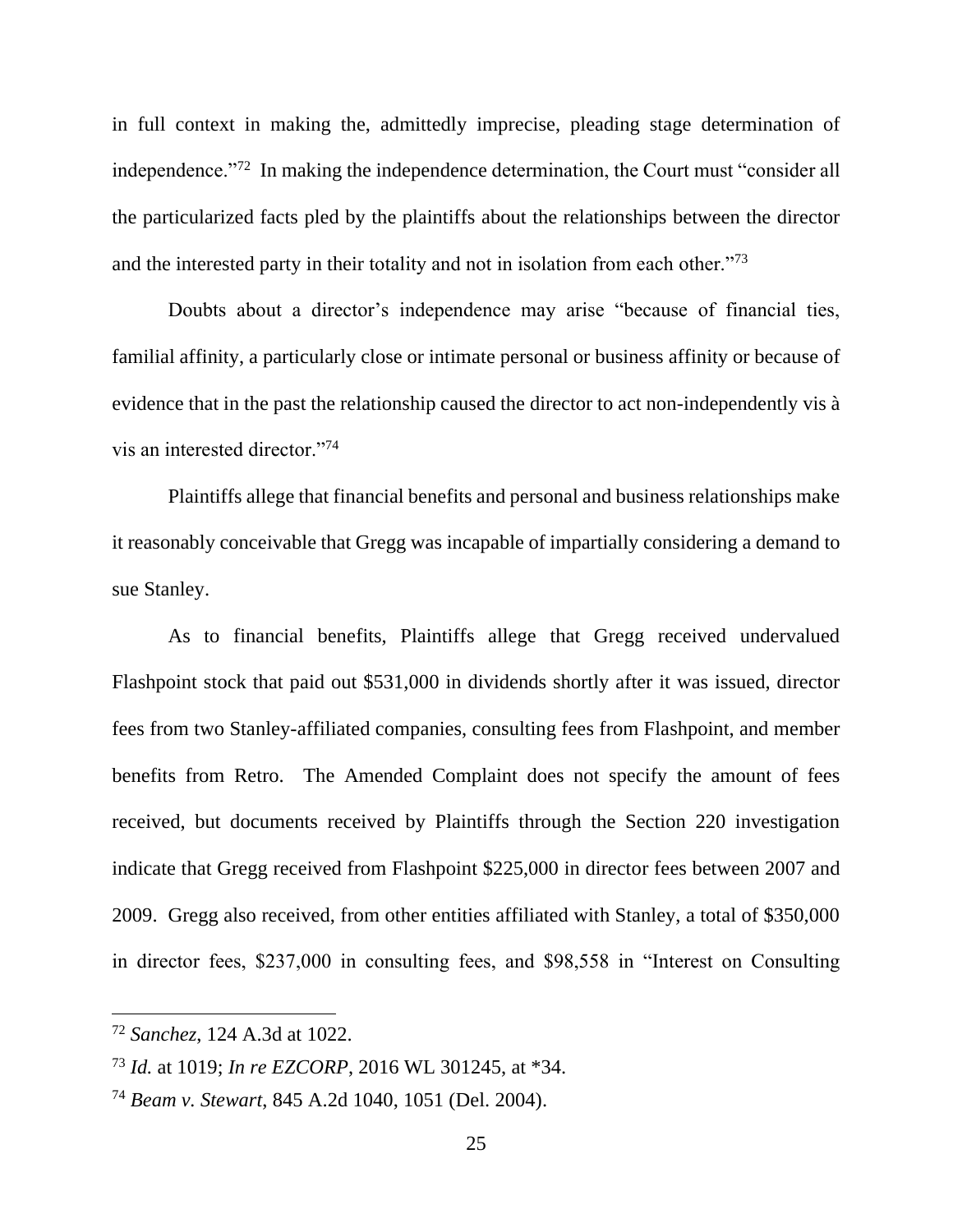Fees."<sup>75</sup> All told, the allegations support an inference that Gregg has received over \$1 million as a result of his relationship to Stanley.

As to personal and business relationships, Plaintiffs allege Gregg and Stanley have been business partners for about thirty years. They live in the same small town of Peterborough, New Hampshire (population 6,284 in the 2010 census). They have collaborated on civil interests, and together they were publicly credited with revitalizing Depot Square in downtown Peterborough. They are honorary co-chairs of the Peterborough Town Library project. They are co-members in at least five New Hampshirebased businesses formed to develop and manage local real estate and invest in local businesses, including a Peterborough restaurant. Gregg has also invested in certain of Stanley's entities and has served on the board of one of those entities.<sup>76</sup>

<sup>75</sup> Dkt. 143, Ex. 52 at 16228 (stating that Gregg received \$350,000 in "Director's Fees" and \$98,558 in "Interest on Consulting Fees" from Fry affiliated entities); *id.* at 16237 (stating that Gregg received \$237,000 from consulting fees in 2006, 2007, 2008, 2009 and 2010 from Fry affiliated entities); Dkt. 143, Ex. 53 at 5 (stating that Gregg received \$225,000 in director's fees from Flashpoint between the third quarter of 2007 and the fourth quarter of 2009).

<sup>76</sup> Am. Compl. ¶ 23 ("Gregg has been Stan Fry's business partner in various businesses since the early 1990's, including as a co-member in five business entities: GBanersblock, LLC; Grove's End, LLC; Main and Grove, LLC; Waterhouse, LLC; and Our Town Capital, a business venture formed in September 2017 to invest in small businesses in New Hampshire. Gregg is also a member of Retro Reflective in which Stan Fry holds a financial interest and had been the Manager through at least March 2015, which operates out of the same office as Fry affiliate, Scenera Research. Gregg and Fry also have been Honorary Co-Chairs of the Peterborough Town Library project."). Gregg's interest in Retro, Collision, and Flashpoint likely renders him sufficiently interested in the remaining aspects of Counts I through IV so as to render demand futile under either the first or second prong of the *Zuckerberg* test.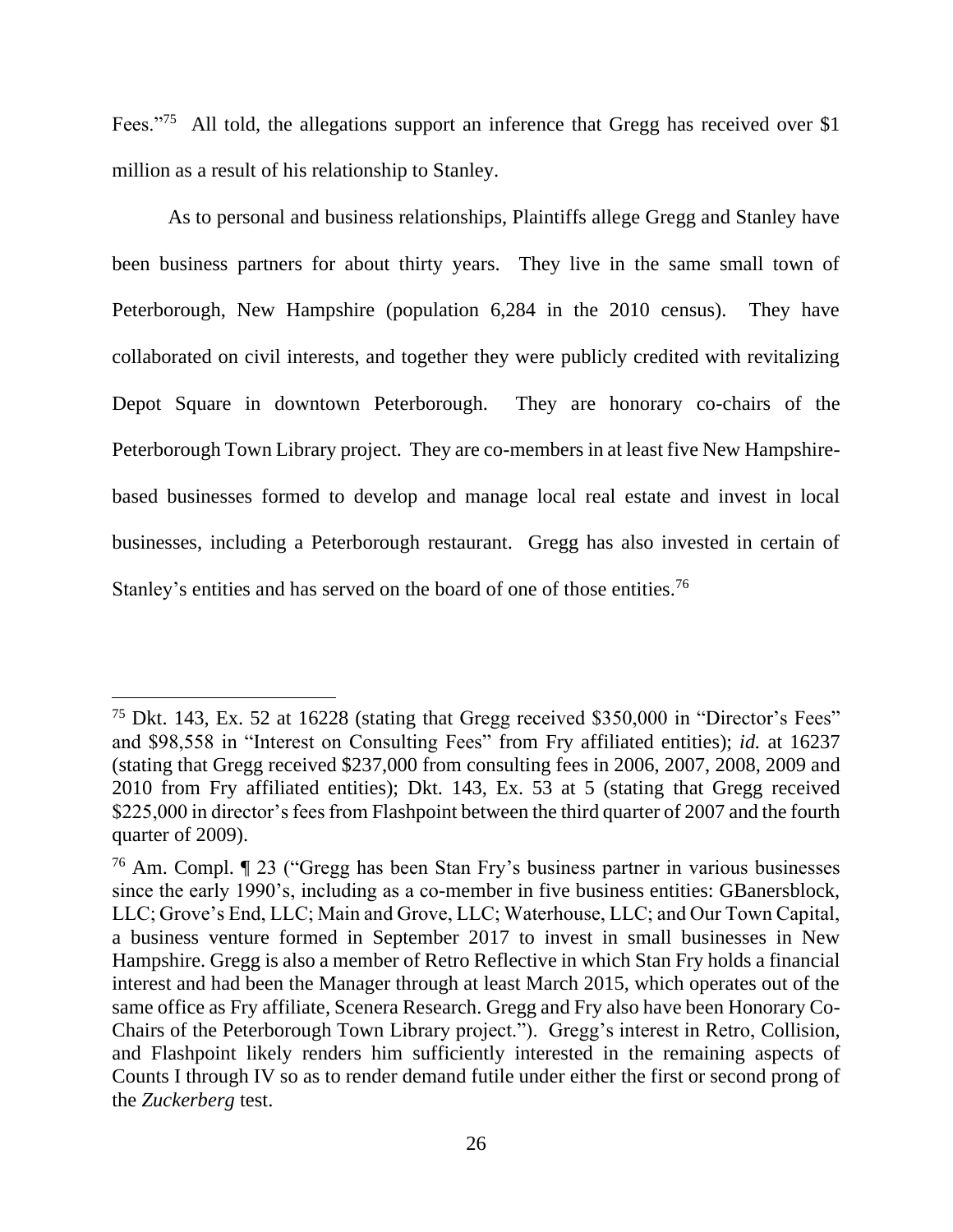Generally, financial dealings between directors will not impugn a director's independence unless they are so material as to affect a director's impartiality.<sup>77</sup> Determining whether a director's financial ties are material requires a subjective examination of the individual director, thus "[t]he materiality inquiry must focus on the financial circumstances or personal affinities of the particular director in question."<sup>78</sup> That said, the bar for pleading materiality is not insurmountably high; Plaintiffs need not plead the dollar amount of a director's bank accounts, for example. Often, materiality (or a lack thereof) can be inferred from the size of the payment.

Also, generally, "[t]he naked assertion of a previous business relationship is not enough to overcome the presumption of a director's independence."<sup>79</sup> The same is true of personal relationships. "[S]ome professional or personal friendships, which may border on or even exceed familial loyalty and closeness, may raise a reasonable doubt whether a director can appropriately consider demand[,]" but "without specific factual allegations"

<sup>77</sup> *See McElrath v. Kalanick*, 2019 WL 1430210, at \*17 (Del. Ch. Apr. 1, 2019), *aff'd*, 224 A.3d 982 (Del. 2020) (holding that "a plaintiff must demonstrate 'ties [that] are material, in the sense that the alleged ties could have affected the impartiality of the director'" (citation omitted)).

<sup>78</sup> *Kalanick*, 2019 WL 1430210, at \*17 (citation omitted).

<sup>79</sup> *Orman v. Cullman*, 794 A.2d 5, 26–27 (Del. Ch. 2002); *see also Owens v. Mayleben*, 2020 WL 748023, at \*11 (Del. Ch. Feb. 13, 2020), *aff'd*, 241 A.3d 218 (Del. Oct. 29, 2020, corrected Nov. 18, 2020) (same); *Highland Legacy Ltd. v. Singer*, 2006 WL 741939, at \*5 (Del. Ch. Mar. 17, 2006) (holding that serving with a director on an unaffiliated company's board was insufficient to cast a reasonable doubt on the defendant's independence from that director); *Jacobs v. Yang*, 2004 WL 1728521, at \*7 n.33 (Del. Ch. Aug. 2, 2004) (same).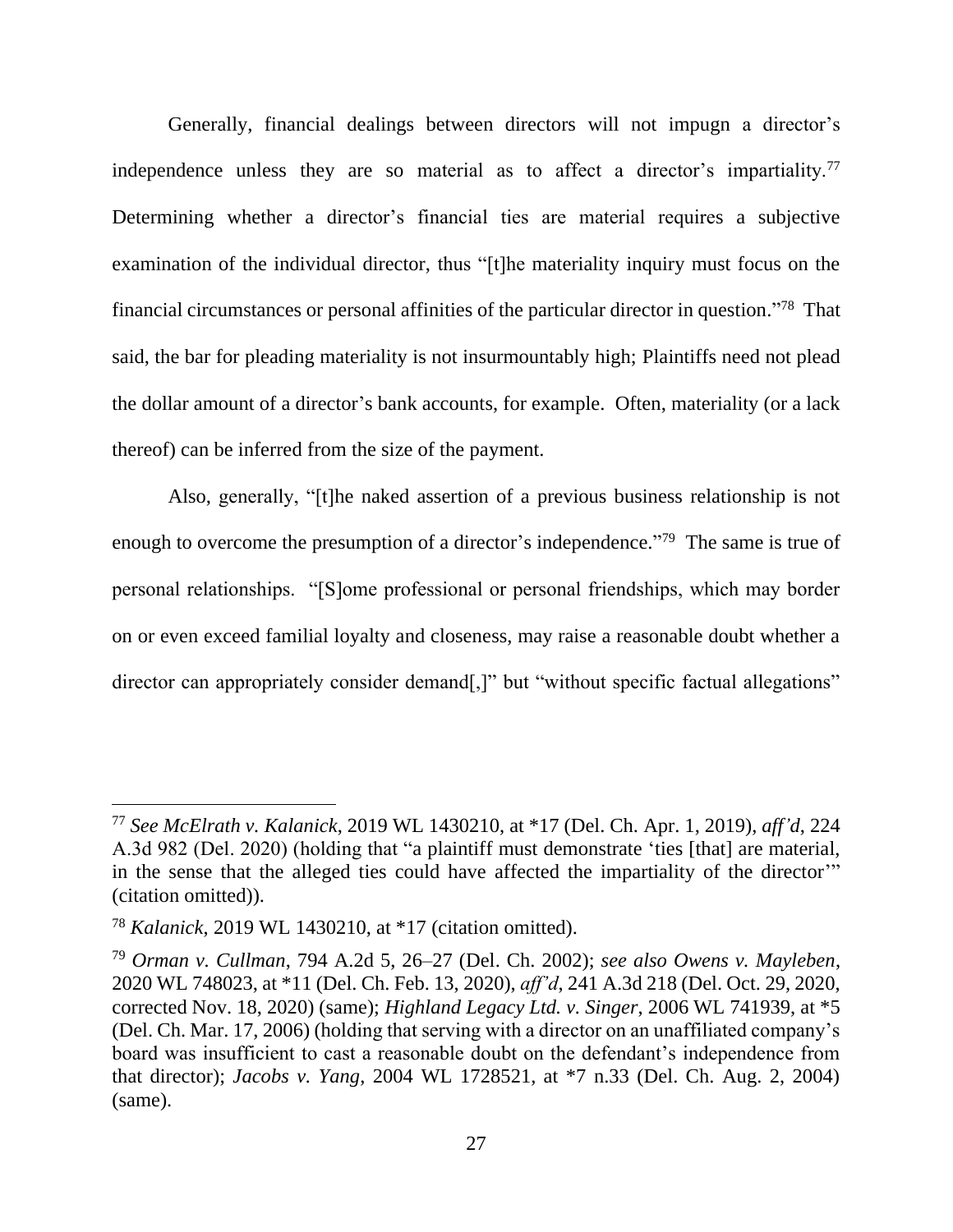those friendships are not enough to raise a reasonable inference of dependence.<sup>80</sup> "In order to establish lack of independence, the complaint must create a reasonable doubt that a director is so beholden to an interested director that his or her discretion would be sterilized."<sup>81</sup> "[T]he heightened strength of relationship required to" raise a reasonable doubt as to a director's independence "renders allegations concerning most ordinary relationships of limited value, at most."<sup>82</sup>

In recent years, the high court has urged a realistic approach to the independence analysis. In *Sandys v. Pincus*, the Delaware Supreme Court found reason to doubt a director's independence due to a relationship that was "suggestive of the type of very close personal relationship that, like family ties, one would expect to heavily influence a human's ability to exercise impartial judgment."<sup>83</sup> Building on this decision, in *Marchand v*. *Barnhill*, the high court observed that "our law has recognized that deep and longstanding friendships are meaningful to human beings and that any realistic consideration of the question of independence must give weight to these important relationships and their natural effect on the ability of the parties to act impartially toward each other."<sup>84</sup>

In this case, realistically speaking, there is reason to doubt Gregg's ability to impartially consider a demand to sue the co-champion of Peterborough, New Hampshire,

<sup>80</sup> *Beam*, 845 A.2d at 1050 (citation omitted).

<sup>81</sup> *Highland Legacy*, 2006 WL 741939, at \*5.

<sup>82</sup> *Khanna v. McMinn*, 2006 WL 1388744, at \*16 (Del. Ch. May 9, 2006).

<sup>&</sup>lt;sup>83</sup> 152 A.3d at 130.

<sup>84</sup> 212 A.3d 805, 820 (Del. 2019).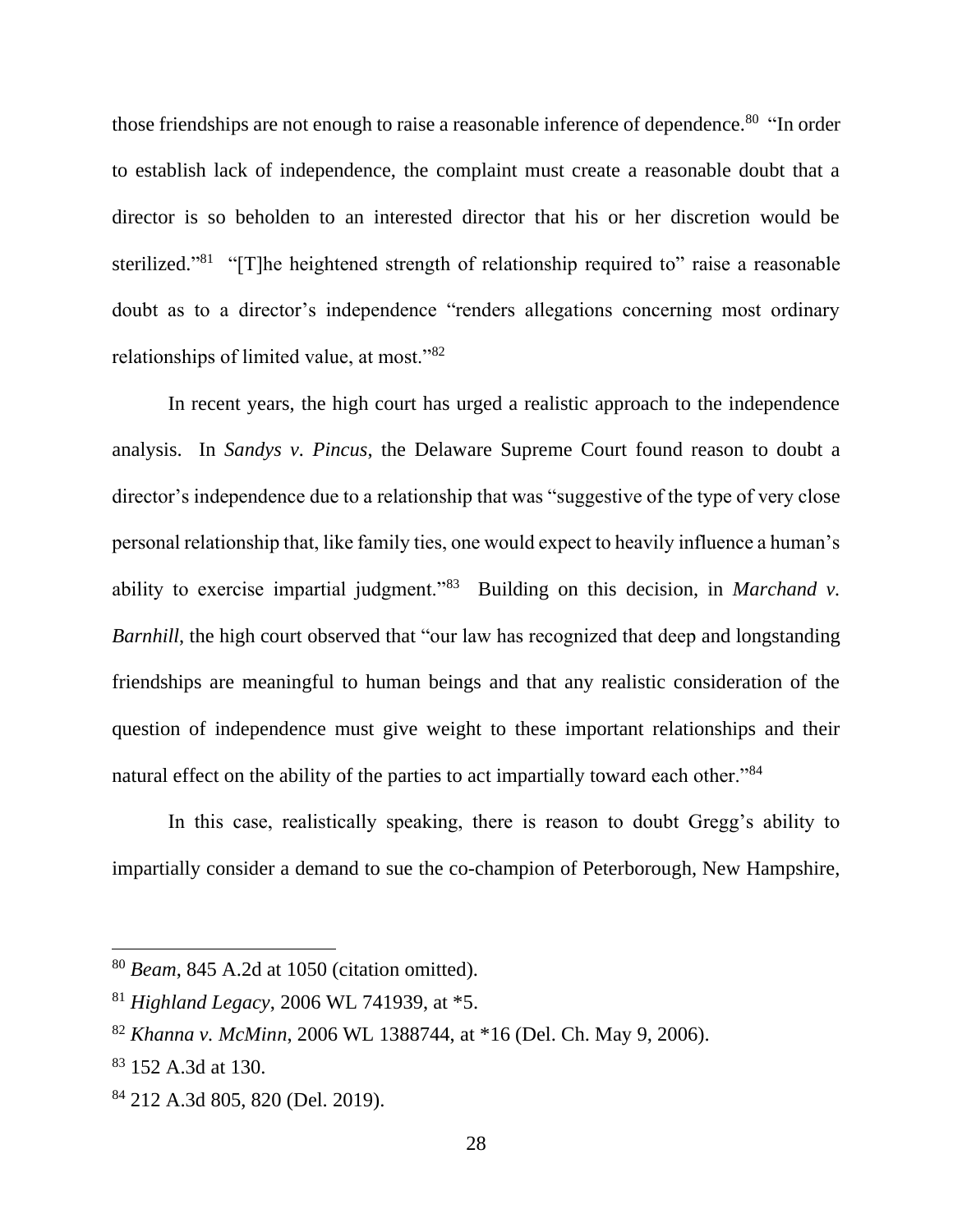who he has known and collaborated with for 30 years, and from whom he has (indirectly) derived over \$1 million in financial benefits. Put differently, Plaintiffs' allegations concerning the financial benefits and close personal and business relationship, taken together, make it reasonably conceivable that Gregg could not impartially consider a demand to sue Stanley. Accordingly, Plaintiffs adequately allege facts sufficient to satisfy the third prong of *Zuckerberg*.

Defendants' motion to dismiss the Compensation Counts pursuant to Rule 23.1 is denied.<sup>85</sup>

#### **C. Failure To State A Claim**

Defendants have moved to dismiss Counts V, VI, and VIII under Rule 12(b)(6). "[T]he governing pleading standard in Delaware to survive a motion to dismiss is reasonable 'conceivability."<sup>86</sup> On a Rule  $12(b)(6)$  motion, the court accepts "all wellpleaded factual allegations in the Complaint as true, [and] accept[s] even vague allegations in the Complaint as 'well-pleaded' if they provide the defendant notice of the claim."<sup>87</sup> The court "is not, however, required to accept as true conclusory allegations without specific supporting factual allegations."<sup>88</sup> The court draws "all reasonable inferences in

<sup>&</sup>lt;sup>85</sup> This conclusion could flow just as easily from the Plaintiffs' failure to satisfy the second prong as to certain Counts, given the outcome of the below Rule 12(b)(6) analyses. Because the allegations as to Gregg's lack of independence from Stanley renders demand futile as to all Counts, this decision forgoes analysis of the other *Zuckerberg* prongs.

<sup>86</sup> *Cent. Mortg. Co. v. Morgan Stanley Mortg. Cap. Hldgs. LLC*, 27 A.3d 531, 537 (Del. 2011).

<sup>87</sup> *Id.* at 536 (citing *Savor, Inc. v. FMR Corp.*, 812 A.2d 894, 896–97 (Del. 2002)).

<sup>88</sup> *In re Gen. Motors (Hughes) S'holder Litig.*, 897 A.2d 162, 168 (Del. 2006) (internal quotation marks omitted).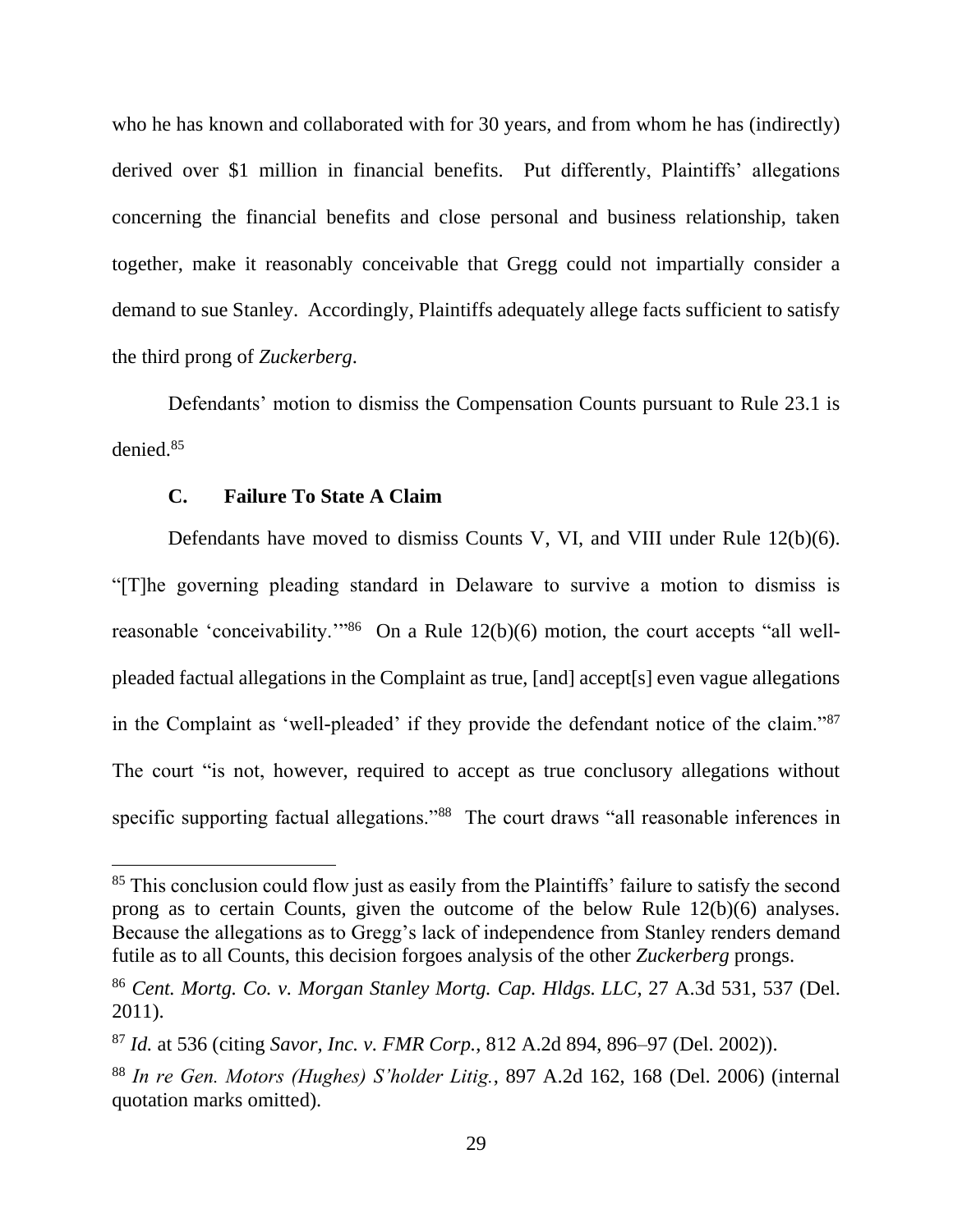favor of the plaintiff, and den<sup>[ies]</sup> the motion unless the plaintiff could not recover under any reasonably conceivable set of circumstances susceptible of proof."89

# **1. Count V For Breach Of Fiduciary Duties As To The Compensation Decisions**

In Count V, Plaintiffs allege that directors and managerial employees of Flashpoint breached their duty of loyalty by "taking actions that favor their own interests over those of the Company and its shareholders[,]" and their duty of care by "wasting corporate assets [and] by giving undeserved or excessive bonuses."<sup>90</sup>

Plaintiffs allege that:

- Stanley was awarded \$16,526,813 in bonuses from 2011 to 2013 and 2,220,000 shares at two cents per share in 2010;
- Ryan was awarded \$1,562,699 in bonuses from 2010 to 2013, and  $1,237,500$ shares at two cents per share in 2010;
- Jared was awarded \$2,145,196 in bonuses from 2010 to 2013 and 350,000 shares for two cents per share in 2010; and
- Gregg, Herrick, and Bott each received a bonus from 2008 to 2010 including 450,000 shares for two cents per share in 2010.

Plaintiffs allege that these decisions were made during Flashpoint board meetings between 2008 to 2013.

Defendants argue that the business judgment rule applies to the Compensation

Decisions and that Plaintiffs failed to rebut the presumption that they were the product of

<sup>89</sup> *Cent. Mortg.*, 27 A.3d at 536 (citing *Savor*, 812 A.2d at 896–97).

<sup>90</sup> Am. Compl. ¶ 220.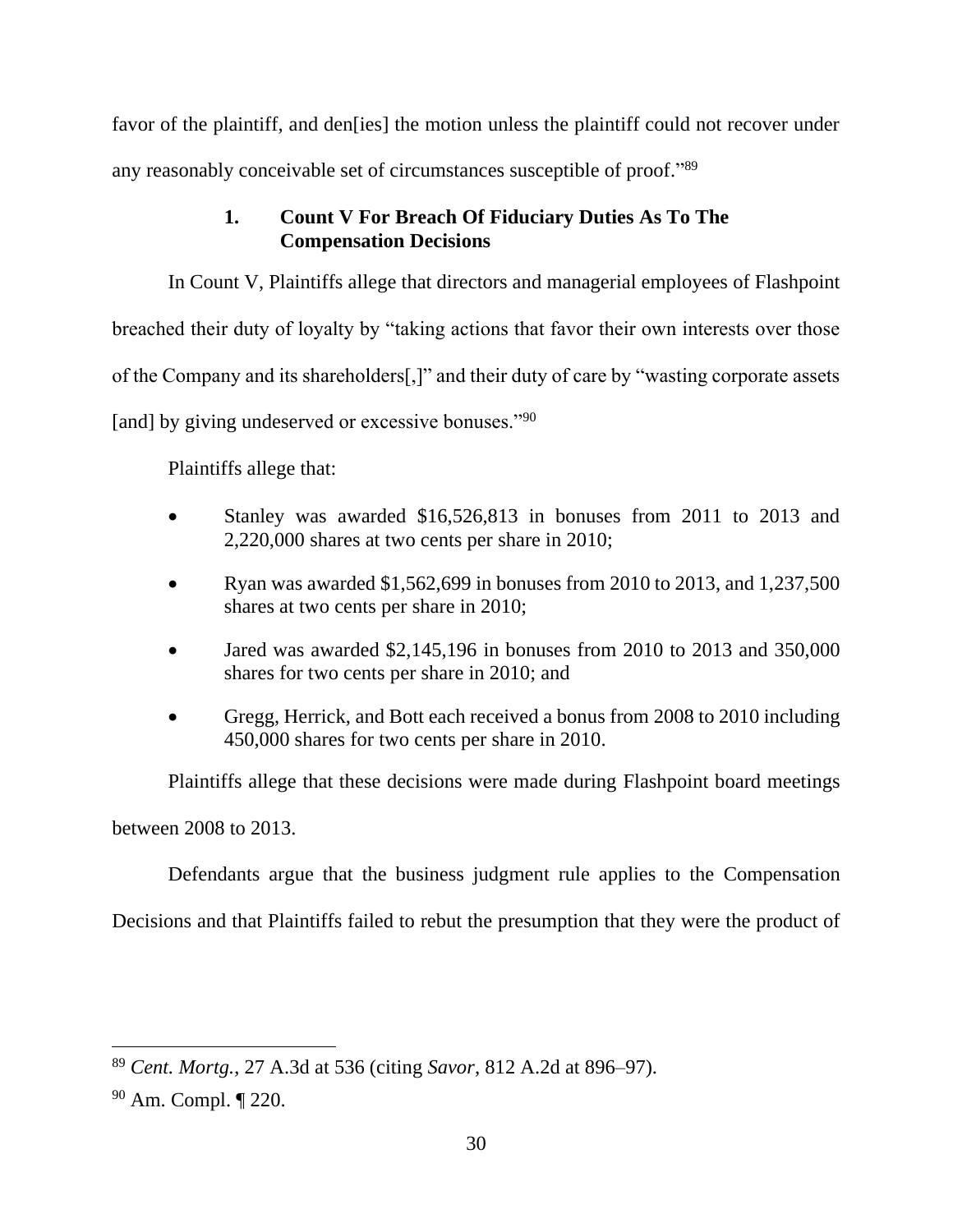valid business judgment.<sup>91</sup> Plaintiffs respond that the entire fairness standard, and not the business judgement standard, governs this analysis.

To invoke the entire fairness standard, Plaintiffs must show "that there were not enough sufficiently informed, disinterested individuals who acted in good faith when taking the challenged actions to comprise a board majority."<sup>92</sup> Successfully invoking the entire fairness standard "usually precludes granting a motion to dismiss."<sup>93</sup>

Where a board is evenly numbered, then a plaintiff only needs to show conflicts as to half of the board to invoke entire fairness.<sup>94</sup> In this case, Stanley, Bott, Gregg, and Herrick comprised the Flashpoint board that approved the Compensation Decisions. Thus, Plaintiffs must show that two of the four directors were conflicted with respect to those decisions.

Defendants concede that Stanley is an interested director with respect to the Compensation Decisions in Count  $V<sub>1</sub><sup>95</sup>$  and this decision has already concluded that the Amended Complaint adequately alleges that Gregg lacks independence from Stanley. Accordingly, Plaintiffs have carried their burden of rebutting the business judgment rule as to Count V.

<sup>91</sup> Stanley Opening Br. at 38.

<sup>92</sup> *Frederick Hsu Living Tr. v. ODN Hldg. Corp.*, 2017 WL 1437308, at \*26 (Del. Ch. Apr. 14, 2017) (citing *Aronson*, 473 A.2d at 812).

<sup>93</sup> *Reith v. Lichtenstein*, 2019 WL 2714065, at \*7 (Del. Ch. June 28, 2019).

<sup>94</sup> *See Frederick Hsu Living Tr.*, 2017 WL 1437308, at \*26 (citing *Gentile v. Rossette*, 2010 WL 2171613, at  $*7$  n.36 (Del. Ch. May 28, 2010)). Defendants incorrectly state Plaintiffs' burden. *See* Stanley Opening Br. at 38.

<sup>95</sup> *See* Stanley Opening Br. at 4, 26.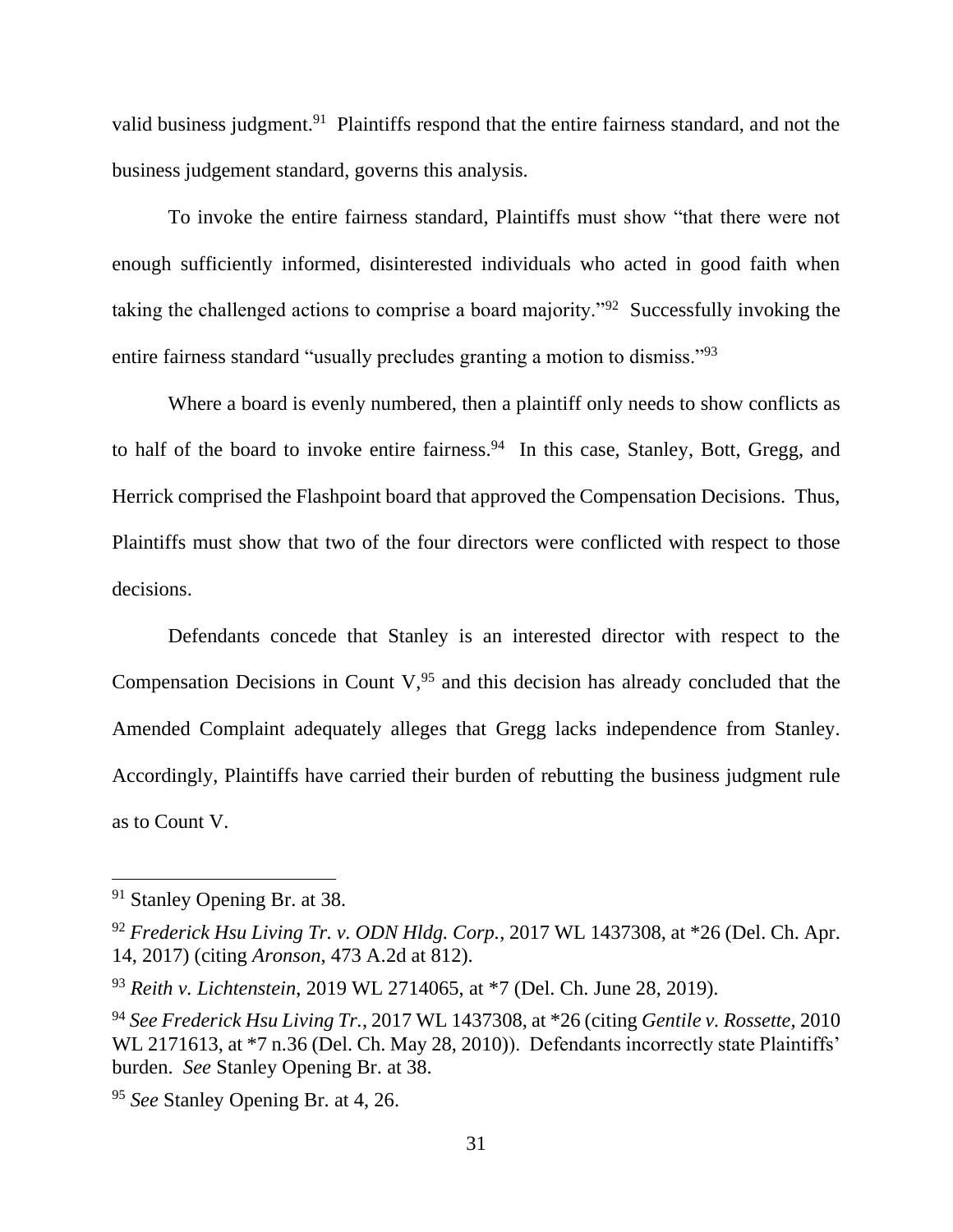Consequently, Count V states a claim.

## **2. Count VI For Usurpation Of Corporate Opportunities**

In Count VI, Plaintiffs claim that Defendants usurped Flashpoint's corporate opportunities through Collision, Concert, Retro, and Optical. This decision has already dismissed claims challenging the Collision and Concert opportunities in Counts I and II on grounds of standing. The analysis thus resolves the claims as to Retro and Optical.

In *Broz v. Cellular Information Systems, Inc.*, the Delaware Supreme Court

established the four factors of a claim for usurpation of corporate opportunity:

A corporate officer or director may not take a business opportunity for his own if: (1) the corporation is financially able to exploit the opportunity; (2) the opportunity is within the corporation's line of business; (3) the corporation has an interest or expectancy in the opportunity; and (4) by taking the opportunity for his own, the corporate fiduciary will thereby be placed in a position inimicable to his duties to the corporation.<sup>96</sup>

The four *Broz* factors are merely "guidelines to be considered. No one factor is dispositive."<sup>97</sup>

Turning to the first factor, Plaintiffs argue that Flashpoint was financially able to exploit the Retro and Optical Opportunities.

As to Retro, Plaintiffs allege that Stanley negotiated a \$3 million line of credit that Retro used to acquire the Retro Opportunity for \$3 million.<sup>98</sup> Plaintiffs argue that Stanley

<sup>96</sup> 673 A.2d 148, 155 (Del. 1996) (citing *Guth v. Loft, Inc.*, 5 A.2d 503, 510 (1939)).

<sup>97</sup> *Id.*

<sup>98</sup> Am. Compl. ¶¶ 141–42.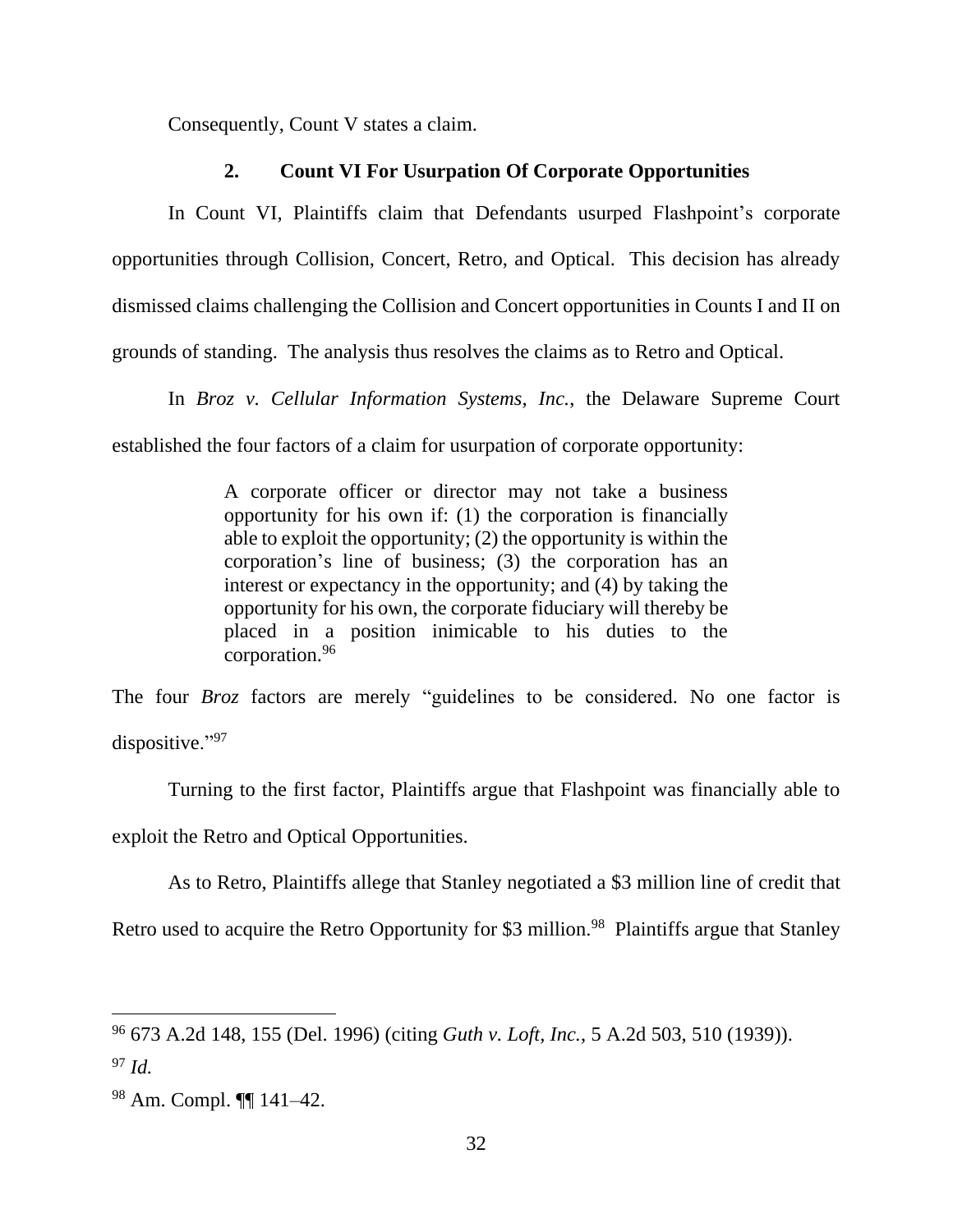could have obtained this funding for Flashpoint and that Flashpoint would have been able to acquire the Retro Opportunity.<sup>99</sup> Defendants make a matter-of-fact argument in response, contending that there is more to buying patents than supplying the purchase price and that an entity must stand able to handle other aspects of the deal.<sup>100</sup> Defendants may prevail on this point ultimately, but it is a factually rife issue unsuited for resolution on the pleadings. Plaintiffs have a reasonably conceivable position, and at the motion to dismiss stage, competing inferences must be resolved in Plaintiffs' favor.

As to Optical, Plaintiffs argue that Flashpoint could have covered the \$4.95 million price tag of the 2011 Optical Opportunity because Flashpoint (i) had enough cash on hand to pay out \$19.3 million in cash bonuses in 2011 and (ii) had \$24.8 million in cash and cash equivalents at the beginning of  $2012$ <sup>101</sup> Yet again, Defendants repeat the argument that there is more to acquiring patents than the purchase price, but fail to rebut the Plaintiffs' argument that Flashpoint had more than enough financial capacity to acquire the Optical Opportunity themselves. Plaintiffs cite to this court's decision in *Personal Touch Holding Corp. v. Glaubach*, where a company with \$15 million in earnings was deemed financially able to complete a \$2.4 million acquisition.<sup>102</sup> Here, Flashpoint's financial situation with \$24 million in cash against the patents' acquisition price of nearly \$5 million

<sup>99</sup> Pls.' Ans. Br. at 82–83.

<sup>&</sup>lt;sup>100</sup> Defs.' Reply Br. at 68 ("But again, like Collision, [the Corporate Opportunities] required significant financing beyond purchase of the assets, including hired guns to prosecute costly litigation enforcement actions.").

<sup>101</sup> Pls.' Ans. Br. at 84.

<sup>102</sup> *See* 2019 WL 937180, at \*14 (Del. Ch. Feb. 25, 2019).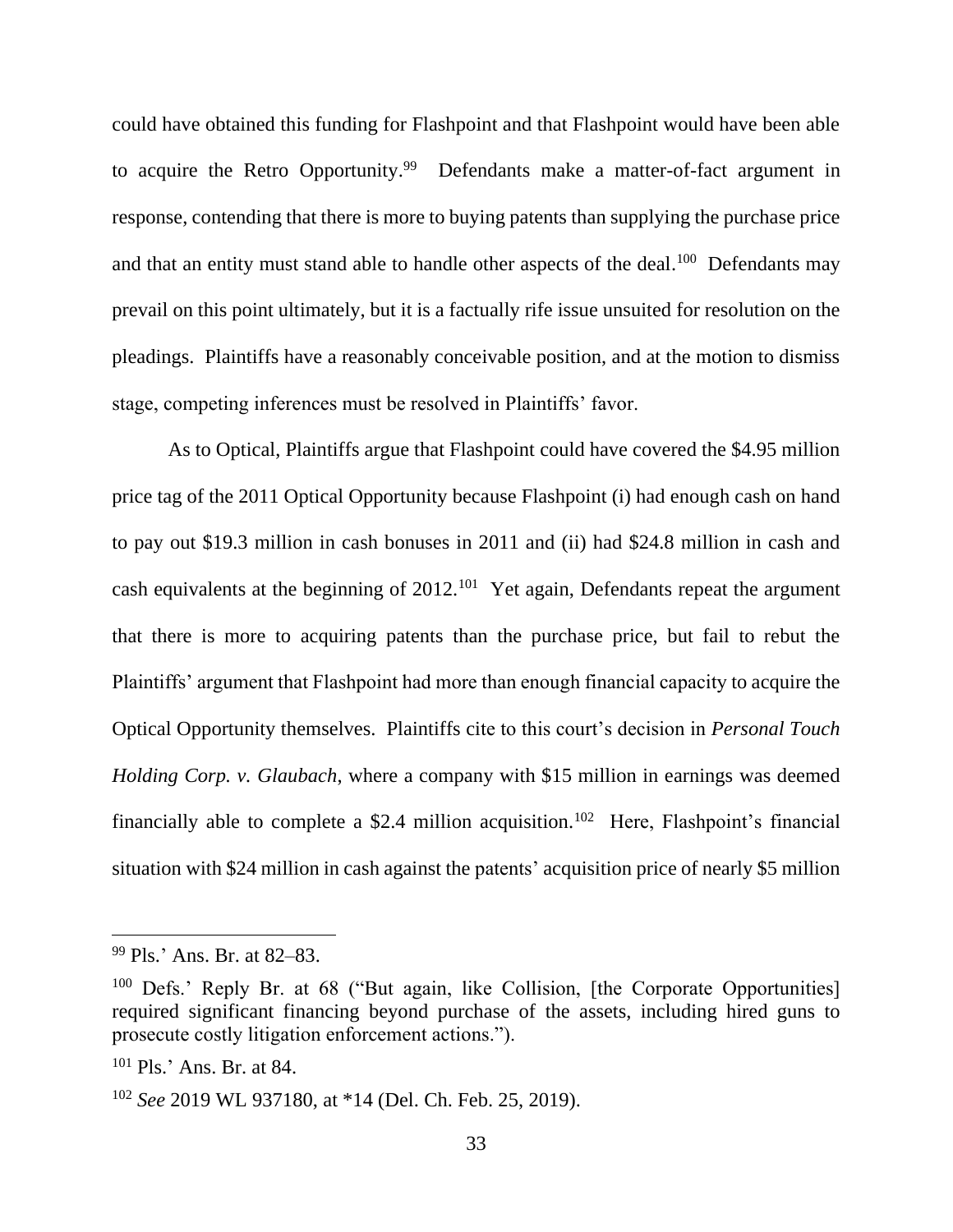lines up with the scenario described in *Personal Touch*. Accordingly, Plaintiffs have adequately alleged that Flashpoint possessed the financial capacity to pursue the Optical Opportunity.

Turning to the second factor, a company's line of business includes all activities where the company has "fundamental knowledge, practical experience and ability to pursue" provided that the activity is "consonant with its reasonable needs and aspirations for expansion."<sup>103</sup> The Delaware Supreme Court has cautioned that it would be "unsound" to conclude that a company has an interest in "any and every business opportunity that may come to any of its directors."<sup>104</sup> The term "line of business," however "has a flexible meaning, which is to be applied reasonably and sensibly to the facts and circumstances of the particular case." $105$ 

The parties dispute the scope of Flashpoint's line of business. Plaintiffs describe Flashpoint's line of business as "develop[ing] advanced technology solutions and intellectual property relating to the convergence of internet communications and digital content."<sup>106</sup> Defendants describe its line of business more narrowly as focusing on "digital" still camera patents and technology."<sup>107</sup> For the purposes of a motion to dismiss, Plaintiffs' broader description of Flashpoint's line of business is reasonably conceivable.

<sup>103</sup> *Guth*, 5 A.2d at 514.

<sup>104</sup> *Johnston v. Greene*, 121 A.2d 919, 924 (1956).

<sup>105</sup> *Guth*, 5 A.2d at 514.

<sup>106</sup> Am. Compl. ¶ 26.

<sup>107</sup> *Id.* ¶ 1; Stanley Opening Br. at 47.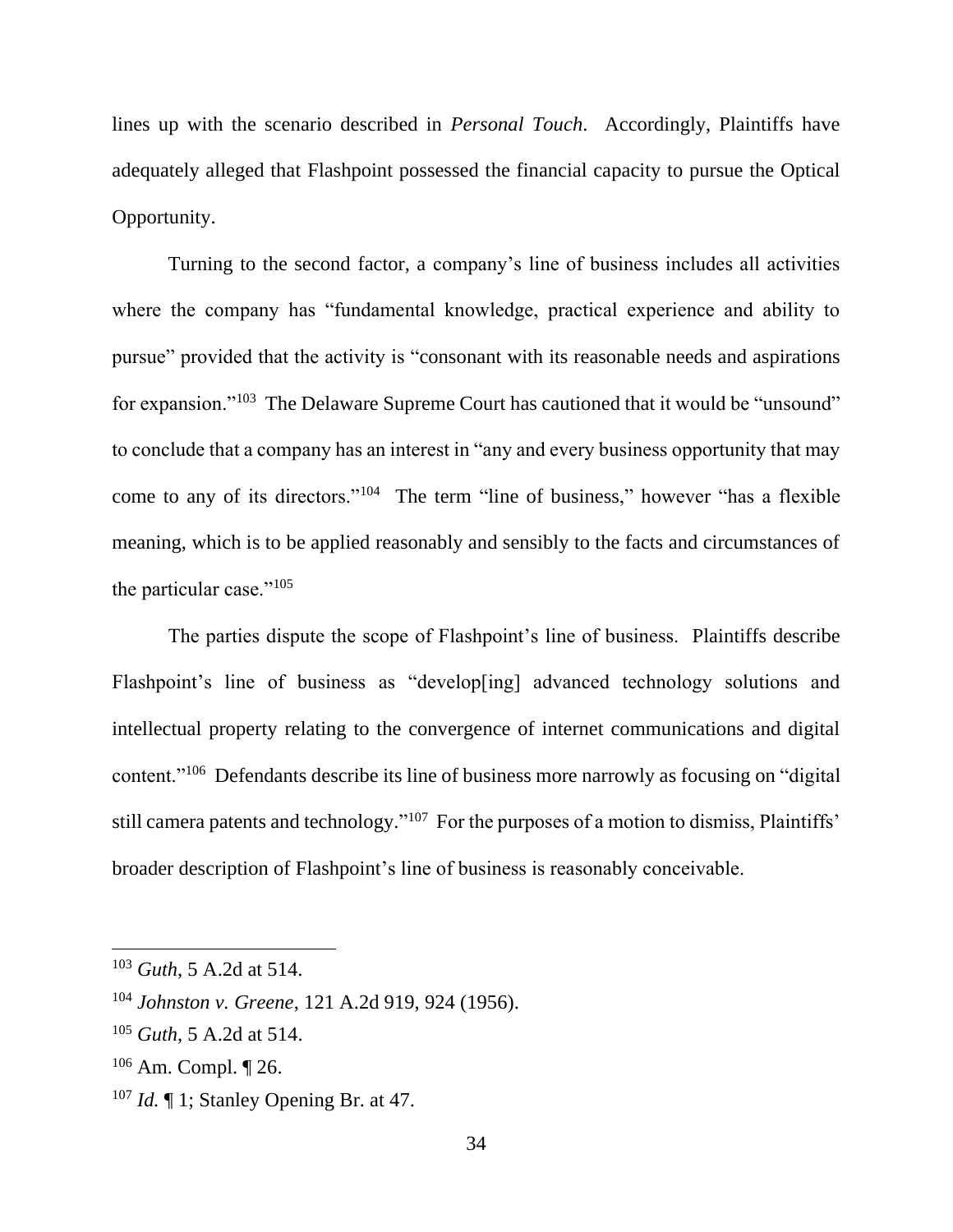Drawing inferences in favor of Plaintiffs, the Retro and Optical Opportunities fall within Flashpoint's line of business, as they involves digital communication patents which would fall within Flashpoint's knowledge and experience in the fields of internet communications and digital content. Accordingly, Plaintiffs have adequately alleged facts that these opportunities fall within Flashpoint's line of business.

As to the third factor, in order for a company to have an "actual or expectant interest" in a corporate opportunity, "there must be some tie between that [opportunity] and the nature of the corporate business."<sup>108</sup>

For the Retro Opportunity, it is reasonably conceivable that Flashpoint is in the business of technology solutions for internet communications and digital content. It is also reasonably conceivable that the Retro Opportunity involves digital and internet telecommunication patents. It follows that there is at least some tie between the patents and the nature of Flashpoint's business. For the Optical Opportunity, the optical disc drive and related technology patents at least give rise to an inference of a tie to Flashpoint's business in digital content.

These allegations and reasonable inferences derived therefrom make it reasonably conceivable that Flashpoint had an interest or expectancy in the Retro and Optical Opportunities.

<sup>108</sup> *Greene*, 121 A.2d at 924 (citing *Guth*, 5 A.2d at 515).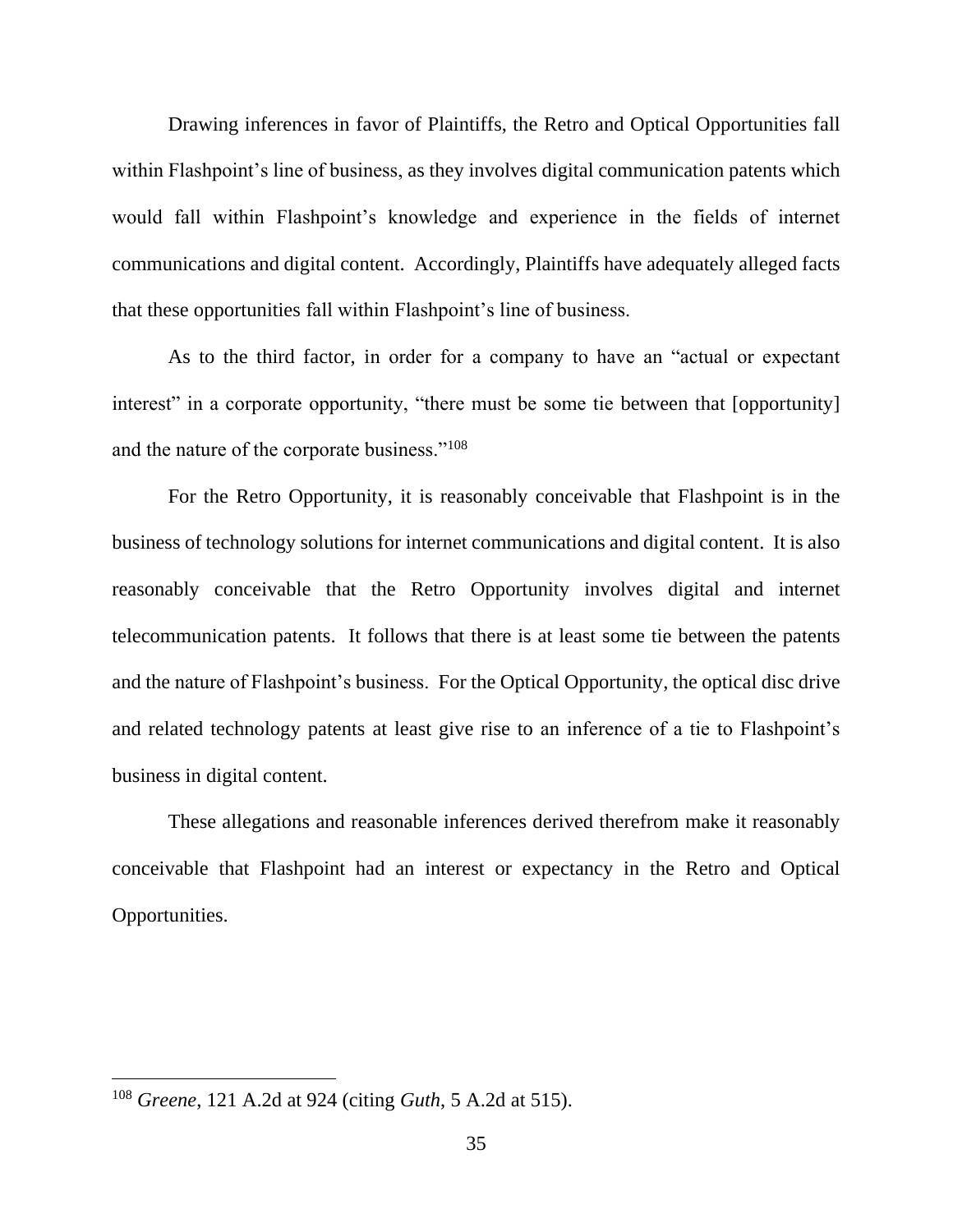As to the fourth factor, Plaintiffs must allege that Defendants' taking of a corporate opportunity placed them in a position "inimicable to his duties to the corporation."<sup>109</sup> Put differently, "the corporate opportunity doctrine is implicated only in cases where the fiduciary's seizure of an opportunity results in a conflict between the fiduciary's duties to the corporation and the self-interest of the director as actualized by the exploitation of the opportunity."<sup>110</sup>

Defendants argue that Flashpoint did not lose any revenue to the Retro and Optical Opportunities.<sup>111</sup> Plaintiffs counter that it was the very creation of and investment in Retro and Optical that placed the Defendants at odds with the fiduciary duty they owed to Flashpoint.<sup>112</sup> Further, Plaintiffs contend that whether Flashpoint lost any profits is a matter of relief which is (i) immaterial to whether a corporate opportunity was taken, and (ii) not capable of being defined with precision prior to further discovery.<sup>113</sup>

Plaintiffs' position finds support in this court's precedents on corporate opportunities.<sup>114</sup> In *Dweck v. Nasser*, for example, the court found that the counterclaim-

<sup>109</sup> *Broz*, 673 A.2d at 155.

<sup>110</sup> *Id.* at 157.

<sup>&</sup>lt;sup>111</sup> Stanley Opening Br. at 50; Defs.' Reply Br. at 67.

<sup>112</sup> Pls.' Ans. Br. at 91.

<sup>113</sup> *Id.* at 93.

<sup>114</sup> *See Dweck v. Nasser*, 2012 WL 161590, at \*12 (Del. Ch. Jan. 18, 2012) (fiduciaries who "used [the corporation's] personnel and resources" to pursue and appropriate corporate opportunity placed themselves "in a position inimicable to [their] duties to [the corporation]"); *In re Mobilactive Media, LLC*, 2013 WL 297950, at \*23 (Del. Ch. Jan. 25, 2013) ("fiduciary [stood] in a position inimicable to his duties to the corporation" when acquiring competing companies for themselves instead of corporation).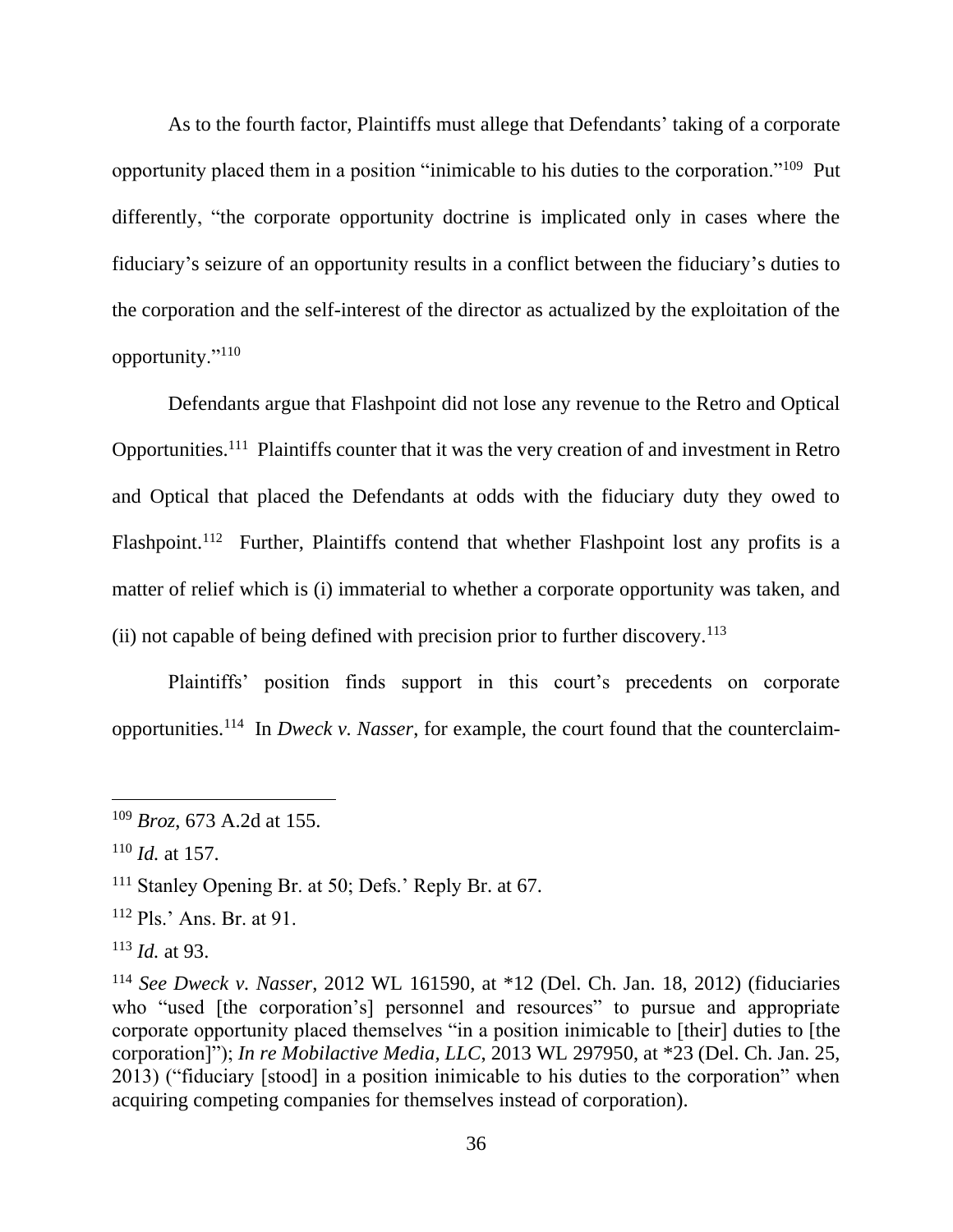defendants, the former President and CEO of the nominal defendant, breached their fiduciary duties by usurping corporate opportunities belonging to the company thereby diverting business and profits from the company.<sup>115</sup> The court found that the counterclaimdefendants had run "their [competing] businesses out of [the company's] premises, used [the company's] employees, and appropriated [the company's] resources."<sup>116</sup>

As in *Dweck*, Defendants took corporate opportunities that Flashpoint had the "financial capability to exploit" and created separate companies that in some cases used Flashpoint's personnel and resources.<sup>117</sup> Retro and Optical used Flashpoint's 20 Depot Street location.<sup>118</sup> There is also considerable overlap in the individuals who run Flashpoint and the other organizations, as Jared, Ryan, and Ramos hold some interest or position at Retro and Optical.<sup>119</sup> Consequently, Defendants were placed in a position inimicable to their duties to Flashpoint through the very act of seizing an opportunity that belonged to Flashpoint and by using Flashpoint personnel and resources to effect that seizure.

In sum, Plaintiffs have adequately alleged claims for usurpation of the Retro and Optical Opportunities. Each were corporate opportunities that were within Flashpoint's line of business, Flashpoint had an interest or expectancy in the opportunities, and Flashpoint had the financial capacity to take these opportunities for itself. By diverting

- <sup>117</sup> *See id.*
- $118$  Am. Compl.  $\P$  109.

 $115$  2012 WL 161590, at \*12.

<sup>116</sup> *Id.*

<sup>119</sup> *Id.* ¶¶ 19, 20, 50, 139, 143, 184; Dkt. 1, Ex. K.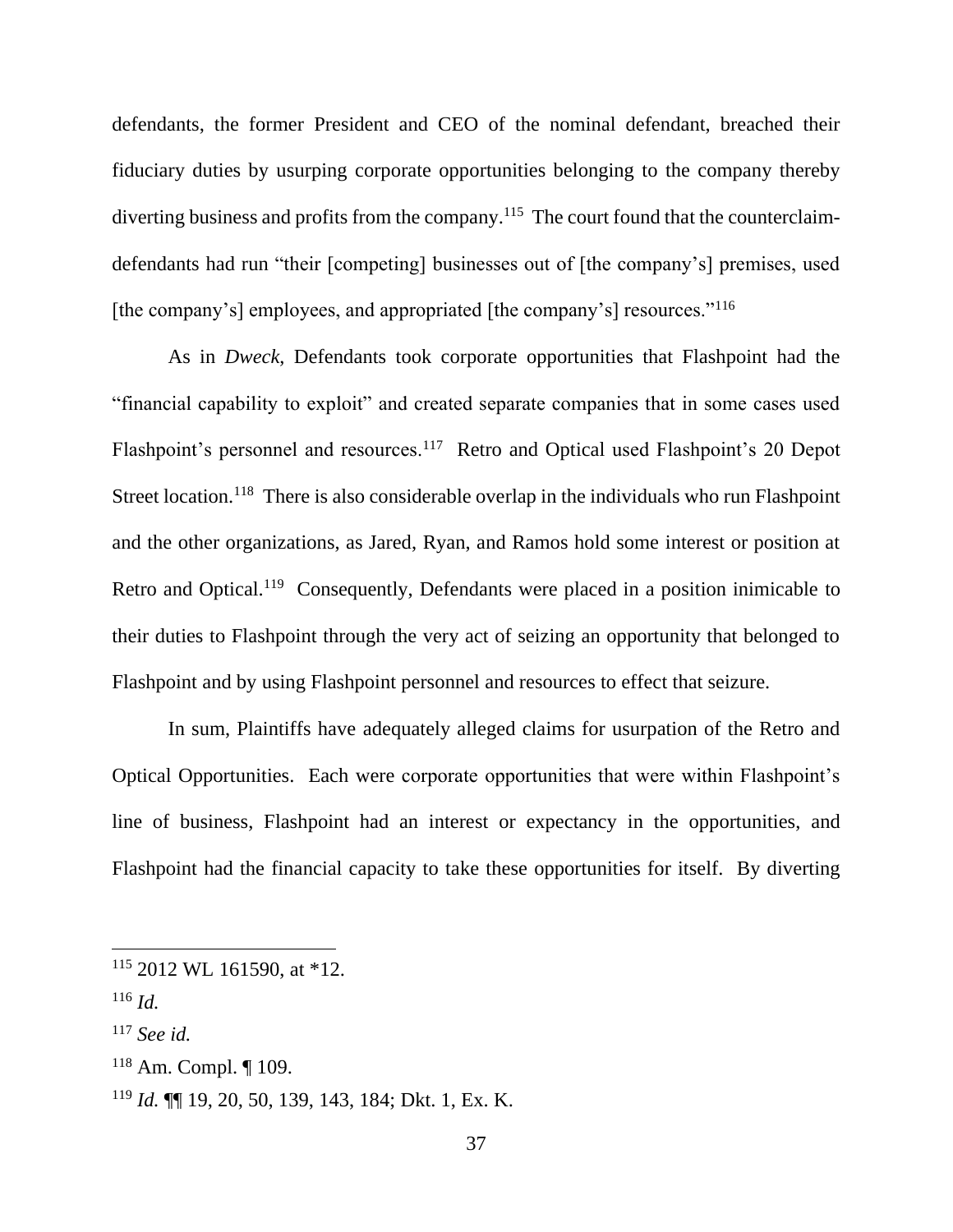these opportunities for themselves, Defendants put themselves in a position where their personal interests conflicted with the duty owed to Flashpoint.

Consequently, Count VI states a claim.

#### **3. Count VIII For Unjust Enrichment**

In Count VIII, Plaintiffs allege that Stanley, Herrick, Gregg, and Bott were unjustly enriched by the Challenged Transactions.<sup>120</sup> The claim seeks \$26,320,958, which is the alleged sum of Stanley, Ryan, and Jared's bonuses and stock grants, and the Board's stock grant and dividend payments.<sup>121</sup>

To state a claim for unjust enrichment, the plaintiff must show, "(1) an enrichment, (2) an impoverishment, (3) a relation between the enrichment and impoverishment, (4) the absence of justification, and  $(5)$  the absence of a remedy provided by law."<sup>122</sup> "[I]f the [c]ourt dismisses a fiduciary duty claim for failure to state a claim, then it very likely also dismisses a duplicative unjust enrichment claim."<sup>123</sup>

Defendants first argue that the unjust enrichment claim fails because the underlying fiduciary duty and aiding and abetting claims fail.<sup>124</sup> Yet, when this court "does not dismiss" a breach of fiduciary duty claim, it likely does not dismiss a duplicative unjust enrichment claim."<sup>125</sup> The motion to dismiss was denied as to the Compensation Decisions for

<sup>120</sup> Am. Compl. ¶¶ 249–58.

<sup>121</sup> *Id.* ¶¶ 251, 253, 255–58.

<sup>122</sup> *Nemec*, 991 A.2d at 1130.

<sup>123</sup> *Id.*

<sup>124</sup> Stanley Opening Br. at 44.

<sup>125</sup> *Frank v. Elgamal*, 2014 WL 957550, at \*31 (Del. Ch. Mar. 10, 2014).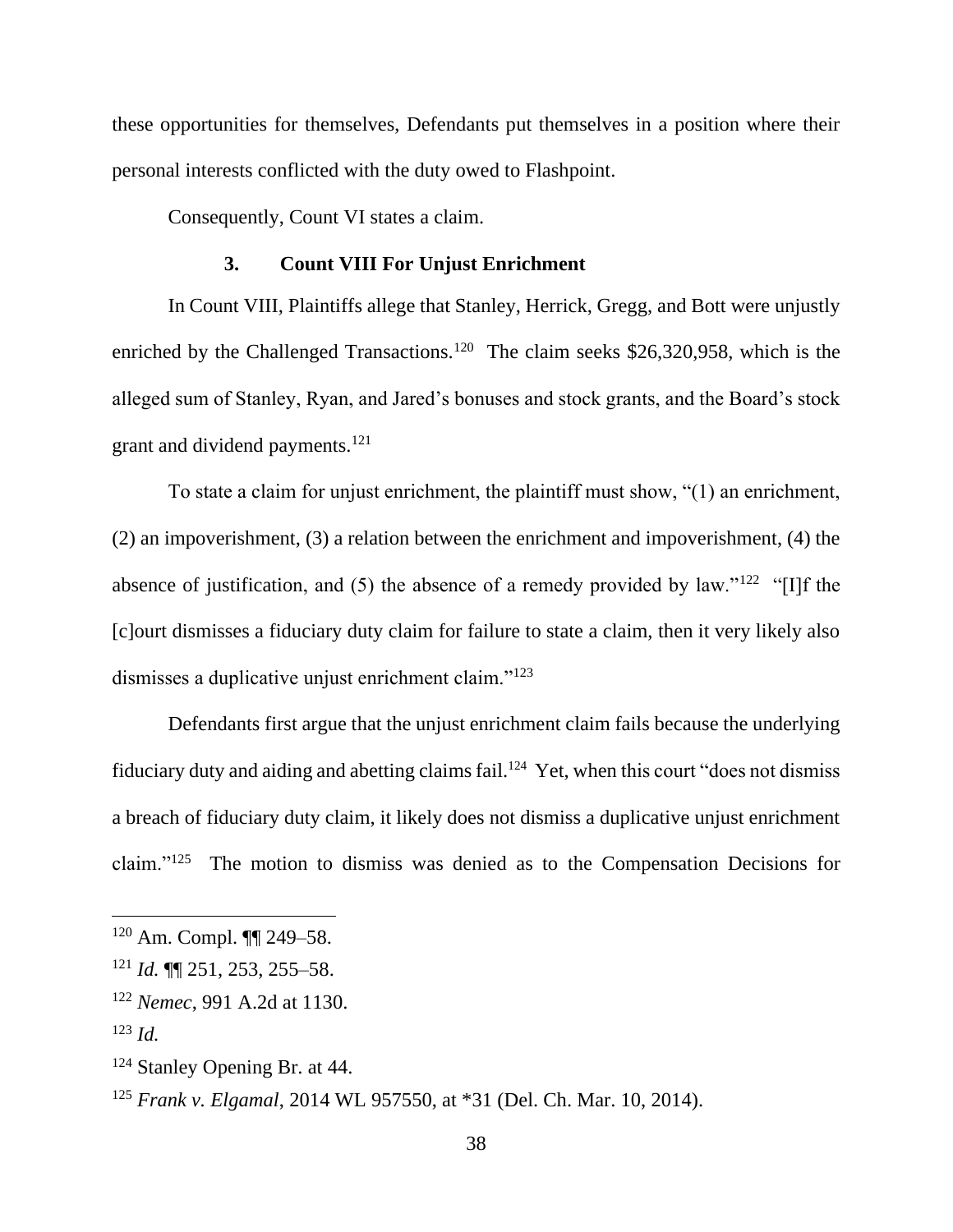Defendants Stanley, Gregg, Bott, and Herrick. Thus, there is a valid predicate for the unjust enrichment claims as to those Defendants. 126

Defendants next argue that the Plaintiffs have failed to satisfy the fourth element of unjust enrichment—the absence of a justification.<sup>127</sup> Specifically, Defendants argue that the Board approved both the bonus awards and the stock grants and "there is no well-pled factual allegation that the Frys did not earn those bonuses" or the stock grants.<sup>128</sup>

Typically, the absence of justification element "entails some type of wrongdoing or mistake at the time of the transfer."<sup>129</sup> Here, Stanley, Herrick, Gregg, and Bott are alleged to have unjustly enriched themselves by giving each other bonuses and stock grants or knowingly participating in that decision. Defendants argue these transactions were all justified, but at the pleading stage, the absence of an arms-length negotiated transaction and the allegation that Defendants were knowingly complicit in a breach of fiduciary duties owed to Flashpoint support finding that justification was absent.<sup>130</sup>

<sup>&</sup>lt;sup>126</sup> *Nemec*, 991 A.2d at 1130 n.38 (noting "that 'it is axiomatic' that plaintiffs sufficiently pled allegations that defendants were unjustly enriched, having sufficiently pled allegations that defendants breached their fiduciary duty") (quoting *Jackson Nat. Life Ins. Co. v. Kennedy*, 741 A.2d 377, 394 (Del. Ch. 1999)).

<sup>&</sup>lt;sup>127</sup> Defs.' Reply Br. at 58.

<sup>128</sup> *Id.*

<sup>129</sup> *Territory of U.S. Virgin Islands v. Goldman, Sachs & Co.*, 937 A.2d 760, 796 n.161 (Del. Ch. 2007) (citing *Tchrs.' Ret. Sys. of La. v. Aidinoff*, 900 A.2d 654, 673 (Del. Ch. 2006), *aff'd*, 956 A.2d 32 (Del. 2007)).

<sup>130</sup> *See Jacobs v. Meghji*, 2020 WL 5951410, at \*14 (Del. Ch. Oct. 8, 2020).